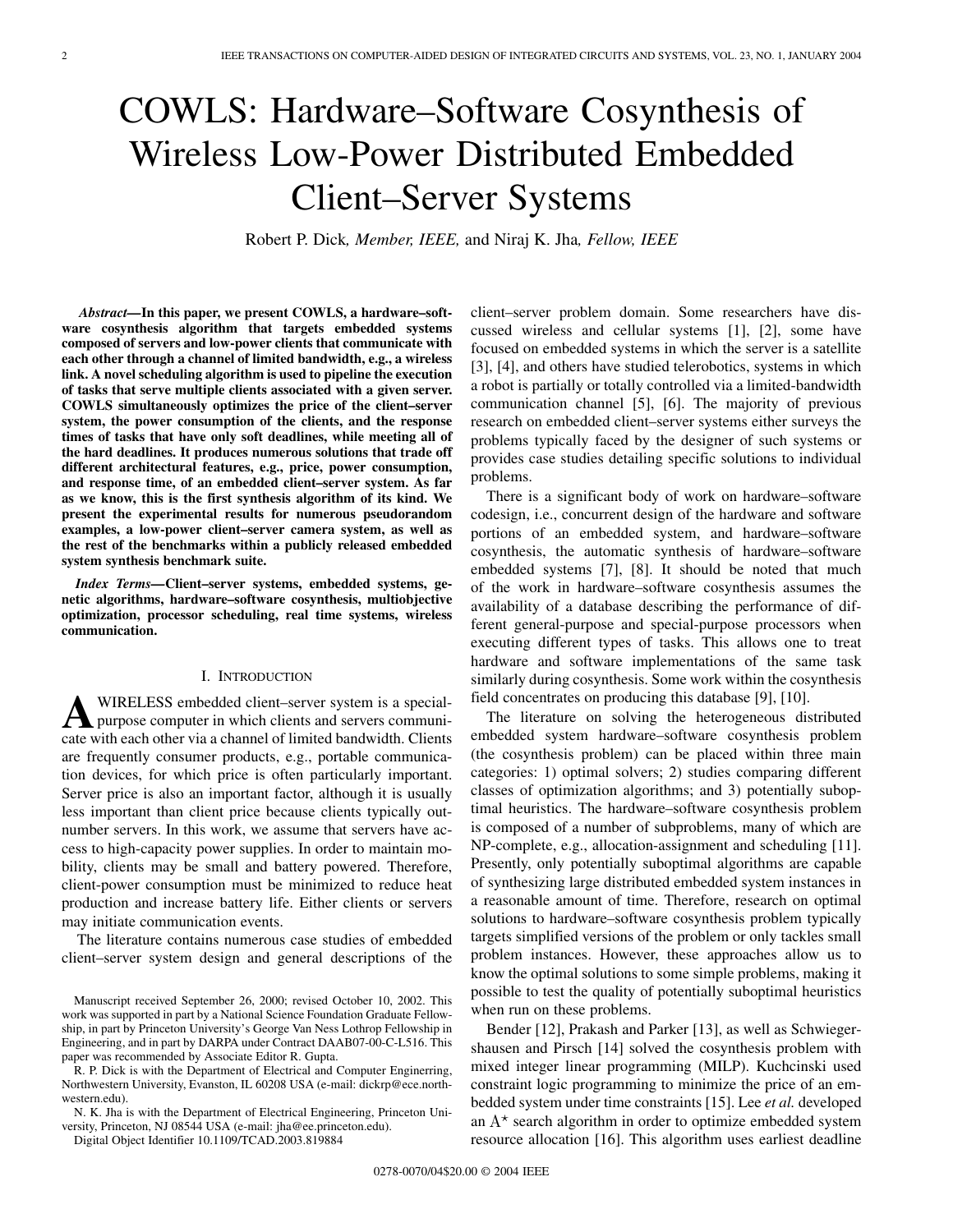first scheduling integrated with a load balancing assignment algorithm borrowed from behavioral synthesis. However, it does not model intertask dependencies.

Some researchers compared different algorithms used to solve problems related to the cosynthesis problem. Axelsson compared the solutions produced by three different types of algorithms when run on a simplified version of the hardware–software cosynthesis problem [\[17\]](#page-13-0). Unfortunately, such comparative studies often suffer from time constraints, i.e., the problem definitions are simplified and easy to implement versions of meta-algorithms, e.g., simulated annealing, tabu search, and genetic algorithms, are compared.

In order to solve larger instances of the cosynthesis problem, many researchers have considered heuristics that take into account problem-specific information but are not guaranteed to arrive at optimal results. Researchers have developed iterative improvement algorithms [\[18](#page-13-0)], constructive algorithms [\[19](#page-13-0)], simulated annealing algorithms [\[20](#page-13-0)], evolutionary algorithms [\[21](#page-13-0)], [[22\]](#page-13-0), and a rapid, potentially suboptimal timing constraints solver [[15\]](#page-13-0). Providing a complete survey of previous hardware–software cosynthesis research is beyond the scope of this article. However, a dissertation [[23\]](#page-13-0) and several research papers [\[8](#page-13-0)], [[24\]](#page-13-0)–[\[29](#page-13-0)] survey this research area,

COWLS synthesizes wireless embedded systems composed of servers and low-power clients that communicate with each other through a channel of limited bandwidth, e.g., a wireless link. Although a number of researchers have looked at specific manual architectural changes to allow power reduction in wireless systems, we know of no other algorithm that makes architectural power-aware wireless system design decisions automatically. In addition, COWLS uses a novel scheduling algorithm to pipeline the execution of tasks that serve multiple clients associated with a given server. This algorithm does not require client implementations to differ from each other. COWLS conducts Pareto-rank-based multiobjective optimization [[30\]](#page-13-0) to simultaneously optimize the price of the client–server system, the power consumption of the clients, and the response times of tasks that have only soft deadlines, while meeting all of the hard deadlines. It produces numerous solutions that trade off different architectural features, e.g., price, power consumption, and response time, of embedded client–server systems. We present experimental results for the recently released and publicly available embedded system synthesis benchmark suite (E3S) [\[10](#page-13-0)].

The paper is organized as follows. Section II describes the means by which embedded system behavior and timing constraints are specified to COWLS. In addition, it describes the models used for processing elements (PEs) and communication resources. In Section III we give a descriptive example to illustrate the sort of decisions COWLS must make during synthesis. Section IV formalizes the wireless client–server synthesis problem definition and describes the algorithms used within COWLS. In Section V, we introduce the E3S benchmark suite and present experimental results. We conclude in Section VI.

# II. EMBEDDED CLIENT-SERVER SYSTEM PROBLEM SPECIFICATION

In this section, we describe the inputs of the COWLS algorithm. The behavior of the synthesized embedded system and



Fig. 1. Client–server task graph.

the timing constraints placed on this behavior are specified using client–server task sets, as described in the next subsection. The models for PEs, communication resources, and memory are described in Sections II-B–D.

# *A. Client–Server Task Sets*

COWLS accepts a description of the behavior and timing constraints of the embedded systems it synthesizes in the form of client–server task sets. A client–server task set is composed of one or more client–server task graphs. A task graph is a directed acyclic graph in which each node represents a task and each arc represents a data dependency and communication event. In Fig. 1, the top node represents the *SCN* task type and that node's outgoing arc represents a communication of 224 KB of data to the *ID* task. There may be more than one task instance of a given type, e.g., *IND* in Fig. 1. The *ID* task's incoming arc indicates that it may not begin execution until the *SCN* task has completed execution and transmitted 224 KB of data to it. Any task may have a hard deadline, signified by a solid bar, or a soft deadline, signified by a dotted bar. Thus, a designer may provide a specification containing only hard deadlines, i.e., real-time constraints, a specification containing only soft deadlines, or a specification containing any combination of the two types of deadlines. In the first case, COWLS will attempt to minimize price and power consumption while meeting all hard deadlines. In the second case, it will attempt to simultaneously minimize soft deadline violation, price, and power consumption. If all soft deadlines are set to zero, it will minimize system execution time, price, and power consumption.

In Fig. 1, the upper *IND* task must complete execution within 100 ms of the start of the task graph's execution. This hard deadline must be met for the synthesized architecture to be valid. The *REP* task should complete execution by 200 ms after the start of the task graph's execution. However, the system will still be valid if this soft deadline is not met. In the case of a task with a soft deadline, the aim is to minimize its finish time if the deadline cannot be met. The specification may require some tasks to be executed on the client, e.g., *SCN*. Others must be executed on the server, e.g., *REP*. A task graph's period is the amount of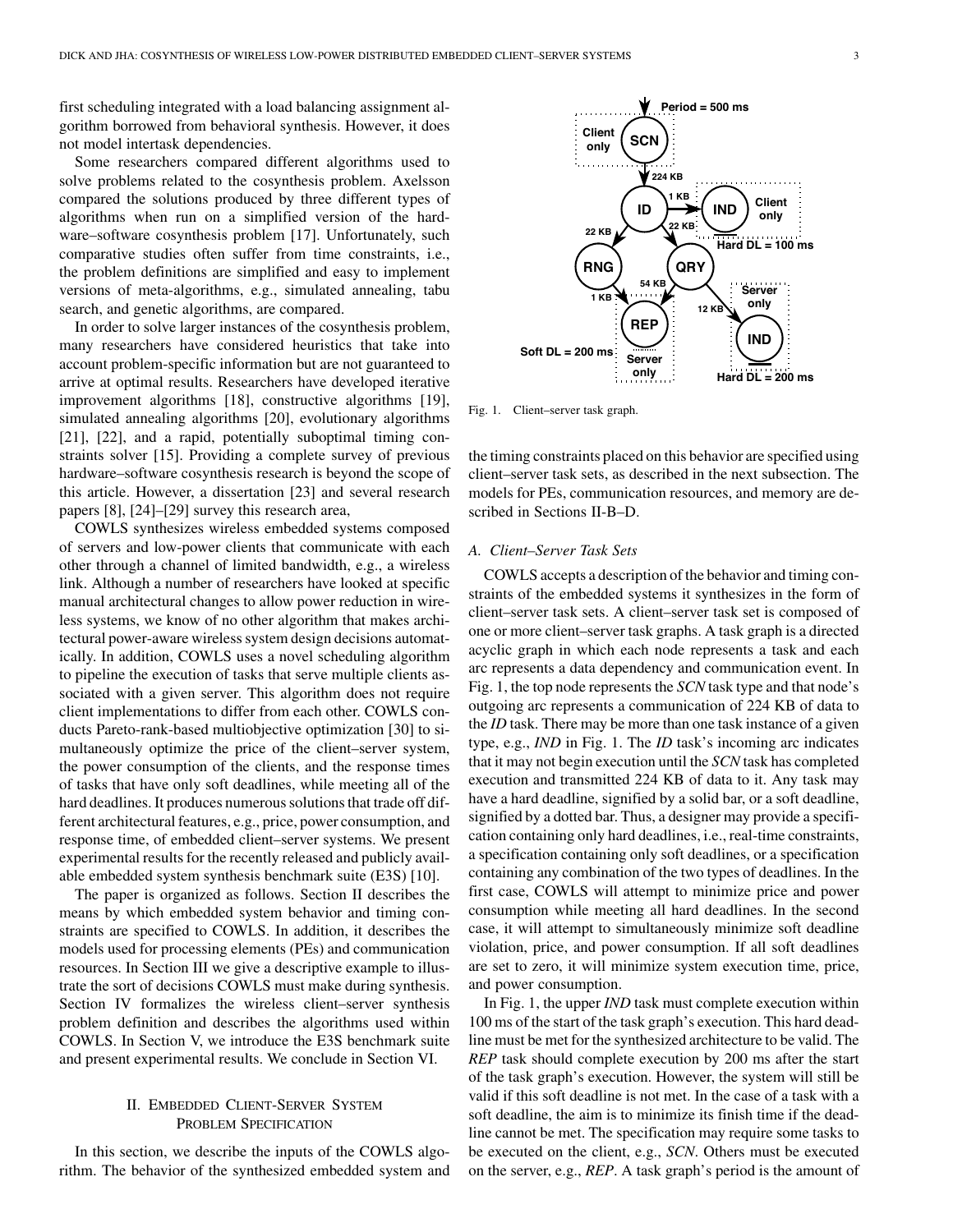time that elapses between its consecutive executions. The task graph's period is 500 ms in Fig. 1. Note that a system specification may contain multiple task graphs with different periods. A specification's hyperperiod is the least common multiple of the periods of its task graphs. A task graph may have a period that is less than, greater than, or equal to the maximum deadline within it. In addition, our model allows the representation of precomputation, postcomputation, streaming communication, and pipelined execution. Precomputation is the execution of a portion of a task before all of its input data have arrived. Postcomputation is the continued execution of a portion of a task after all of its output data have been transferred. Streaming communication is the transmission of data between two tasks during their execution.

# *B. PEs*

A PE executes tasks. The PEs used within COWLS may be used to model general-purpose processors, digital signal processors (DSPs), application-specific integrated circuits (ASICs), and static-configuration field-programmable gate arrays (FPGAs). Note that the use of dynamically reconfigurable FPGAs in hardware–software cosynthesis has been addressed in other work [\[31](#page-13-0)], [[32\]](#page-13-0). A solution may contain multiple instances of the same type of PE. COWLS models two classes of PEs: client PEs and server PEs. Client PEs may only exist within the client's PE allocation. Server PEs may only exist within the server's PE allocation. In general, server PEs have better performance than client PEs, but their power consumptions are higher.

COWLS requires a database that describes the relationships between tasks and PEs. Characterizing PEs in this manner requires that the designer know the input sequences that elicit the worst-case execution time for each task-PE pair. Alternatively, one may use worst-case performance analysis tools to determine an upper-bound on execution time, without requiring a specific input sequence [[33\]](#page-13-0), [\[34](#page-13-0)]. In addition, the average power consumption for each task-PE pair must be known or estimated. The power consumption of general-purpose and application-specific processors can be estimated by using models, simulation, and explicit analysis [\[35](#page-13-0)]–[\[40](#page-13-0)].

The following information establishes the relationships between tasks and PEs:

- a two-dimensional array indicating the worst-case execution time of each task on each PE;
- a two-dimensional array indicating the average power consumption of each task on each PE.

In addition to these arrays, each PE has a price, input/output energy per communicated bit, and idle power consumption. PEs may be buffered, in which case they can communicate and compute at the same time, or unbuffered, in which case communication and computation may not overlap in time. In the case of buffered communication, it is, of course, still necessary for a task's incoming data to arrive before it can begin execution.

# *C. Communication Resources*

Each type of communication resource has a price per instance (to represent bus controller price), a maximum number of contacts, a price per contact (to represent bus bridge or interface circuit price), packet size (that can be very small to model communication that is not packet-based), energy consumption per packet, and transmission time per packet. A communication resource's number of contacts is the number of different PEs that it may connect together, i.e., a communication resource with two contacts is a point-to-point link and a communication resource with more than two contacts is a bus. Primary communication resources have four price values: the client and server have a price per instance and a price per contact. For primary communication resources, each contact is associated with a PE, on the client or server, that needs to be connected to the primary communication resource. The bus is assigned an appropriate controller price and a contact price equal to the price of a bus bridge.

The parameters of a communication bus can be determined from the bus specifications, as well as the controller datasheets. Each task graph edge must be assigned to a communication resource. The worst-case communication time and average power consumption of an edge are linearly dependent on the integer number of packets transferred via its communication resource. There may be more than one communication resource connected to a PE instance. In previous distributed computing work, it is commonly assumed that communication between tasks that are assigned to the same PE consumes an insignificant amount of time and power. We also make this assumption in COWLS. If an architecture contains two communicating tasks that execute on separate PEs, the architecture is invalid if there are no communication resources connecting the PEs.

## *D. Memory Model*

COWLS uses a memory model in which each PE has a dedicated memory used by the tasks assigned to it. It might, at first, seem desirable to allow shared external memories in order to reduce the total quantity of memory, and number of packages, required in the embedded system. Unfortunately, using shared external memory requires that communication with memory be scheduled in a way that avoids contention between memory access requests by tasks assigned to different PEs. This would require detailed information about the exact times at which different tasks access memory. Gathering this information would be difficult; it would be processor-dependent and data-set dependent. In the absence of this information, in order to guarantee that hard real-time deadlines are met, it would be necessary to assume each task constantly accesses the shared memory during its execution. This would prevent multiple tasks from executing concurrently on different PEs, eliminating one of the major advantages of having multiple PEs. Therefore, COWLS associates dedicated memory with each PE.

COWLS compute the quantity of memory associated with each PE based upon code and data memory requirements. For each PE, COWLS requires an entry in the PE database giving the code size of each task type that may execute on that PE. The code memory for a PE in a solution's allocation is the sum of the code memory requirements of the tasks assigned to that PE. We do not currently have access to any benchmarks in which the data memory requirements of each task are given. Therefore, we make the assumption that each task requires an amount of data memory equal to the sum of the data quantities of its incoming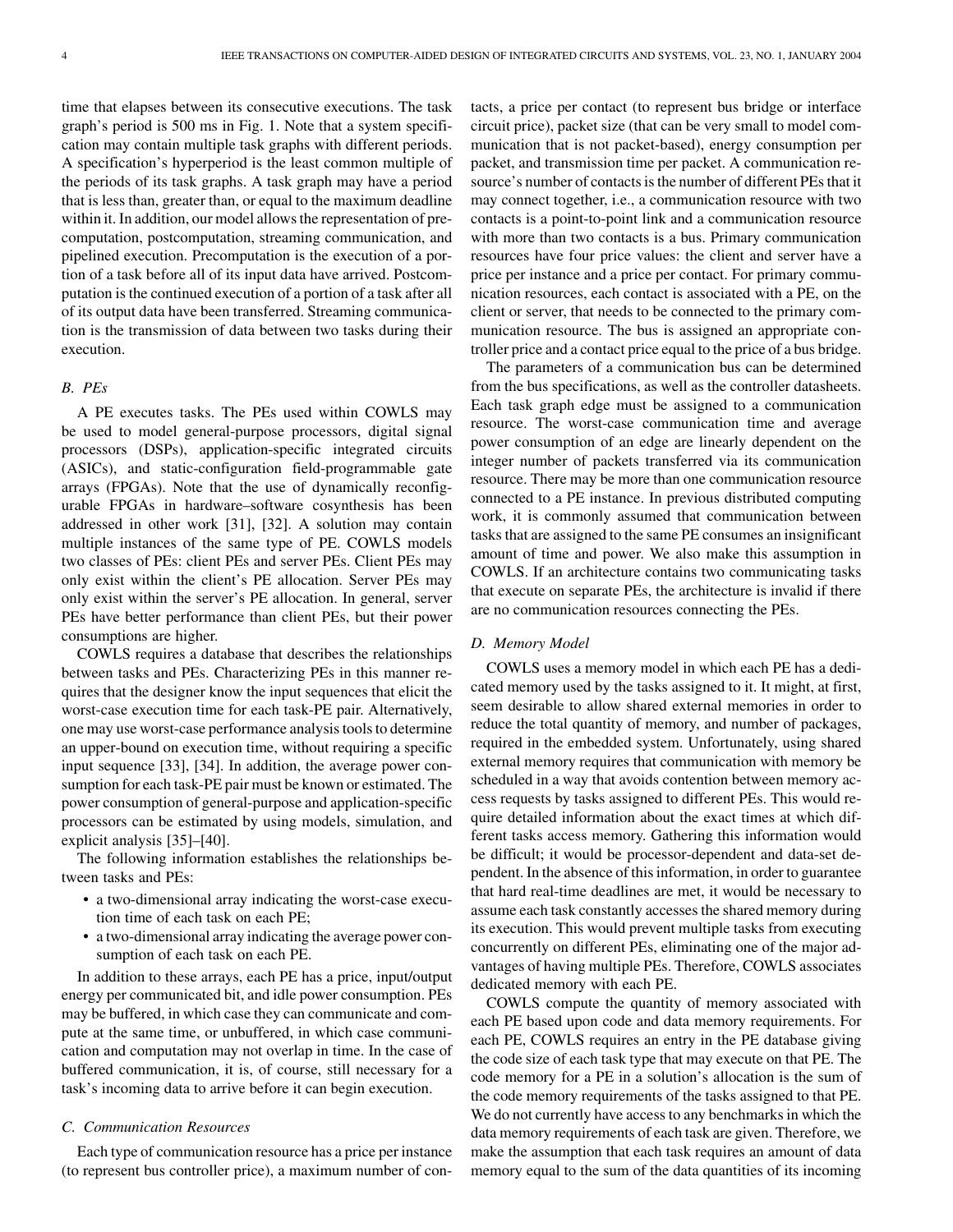and outgoing communication events. Although this is a reasonable assumption for many dataflow tasks, it should be noted that this method of computing memory requirements could easily be changed in the presence of more detailed information about task data memory requirements. In order to compute the memory requirements for a PE, COWLS takes the maximum of the data memory requirements of all of the tasks assigned to it, and adds the sum of the code memory requirements of the tasks assigned to it. Note that task code could initially be stored in electrically programmable read-only memories (EPROMs), and transferred to PE local memories during system initialization. Memories commonly have sizes that are integer powers of two. In order to be conservative, COWLS ensures that each PE has a quantity of memory that is an integer power of two.

## III. DESCRIPTIVE EXAMPLE

In this section, we show the types of design options COWLS explores during synthesis. Consider a system specification requiring a battery-powered camera to transmit digital images to a base station via a limited-bandwidth wireless link. If the designer has decided that the video information should be compressed, but has not yet decided what sort of processor should be used to carry out this operation, or even whether it should be done by the client or the server, COWLS will simultaneously explore the different options.

Fig. 2(a) shows one of the task graphs in the consumer benchmark from the E3S benchmark suite described in Section V-A. In this example, images must initially be generated on the client camera. They are then filtered, on either the client or server, converted to another image format, and compressed. Images must be transferred to the *sink* task within 2.5 s and, ideally, within 0.1 s. Image capturing (represented by the *src* node) must be carried out on the client. Data storage (represented by the *sink* node) must be carried out on the server. Storage has a hard deadline of 2.5 s and a soft deadline of 0.1 s. Printing has a hard deadline of 15 s and a soft deadline of 5 s. Display has a hard deadline of 15 s and a soft deadline of 1 s. For the sake of simplicity, we have ignored some tasks in the E3S Consumer benchmark while presenting this explanatory example.

The task graph shown in Fig. 2(a) carries out image acquisition (*src*), filtering (*filt-x*), conversion (*rgb-yiq*), data compression (*cjpeg*), and storage (*sink*). Using the client–server partitioning of this graph that is shown in Fig. 2(a), filtering, conversion, and data compression are executed on the client. The dotted rectangle containing the phrase *forced to client* indicates that the contained tasks must be assigned to the client. The dotted rectangle containing the phrase *forced to server* similarly indicates that the contained tasks must be assigned to the server. This partitioning reduces the load on the wireless communication link to 1 MB per task graph execution and allows an inexpensive primary communication resource to be used between the client and server. However, carrying out data compression on the client requires increased client price and power consumption.

In another possible partitioning, shown in Fig. 2(b), image acquisition (*src*) executes on the client and all other tasks execute on the server. In this partitioning, the client executes only



Fig. 2. Camera specification: (a) client–server assignment 1 and (b) client– server assignment 2.

essential functions, shifting all other computational burdens to the server. This decreases the client's price and power consumption. However, it increases the demands upon the communication link between the client and server, increasing its price and power consumption. Although some of the tradeoffs facing the designer of client–server systems are apparent even from this simple example, COWLS is capable of solving problems that are significantly larger and more complicated.

#### IV. PROBLEM FORMULATION

In this section, we present the client–server synthesis problem formulation used for COWLS. In Sections IV-A and B, we define the client–server system problem and briefly describe the optimization infrastructure used by COWLS. In Section IV-C, we describe the manner in which problem-specific information was incorporated within this optimization infrastructure to allow good performance for client–server hardware–software cosynthesis. Section IV-D describes the initialization of solutions, i.e., candidate architectures. Section IV-E describes a client–server pipelining scheduling algorithm. We explain the manner in which a solution's costs are calculated in Section IV-F. Section IV-G presents our method of accelerating optimization by caching solutions.

#### *A. Optimization Problem Introduction*

This subsection describes the three main decisions that a wireless client–server system synthesis algorithm must make.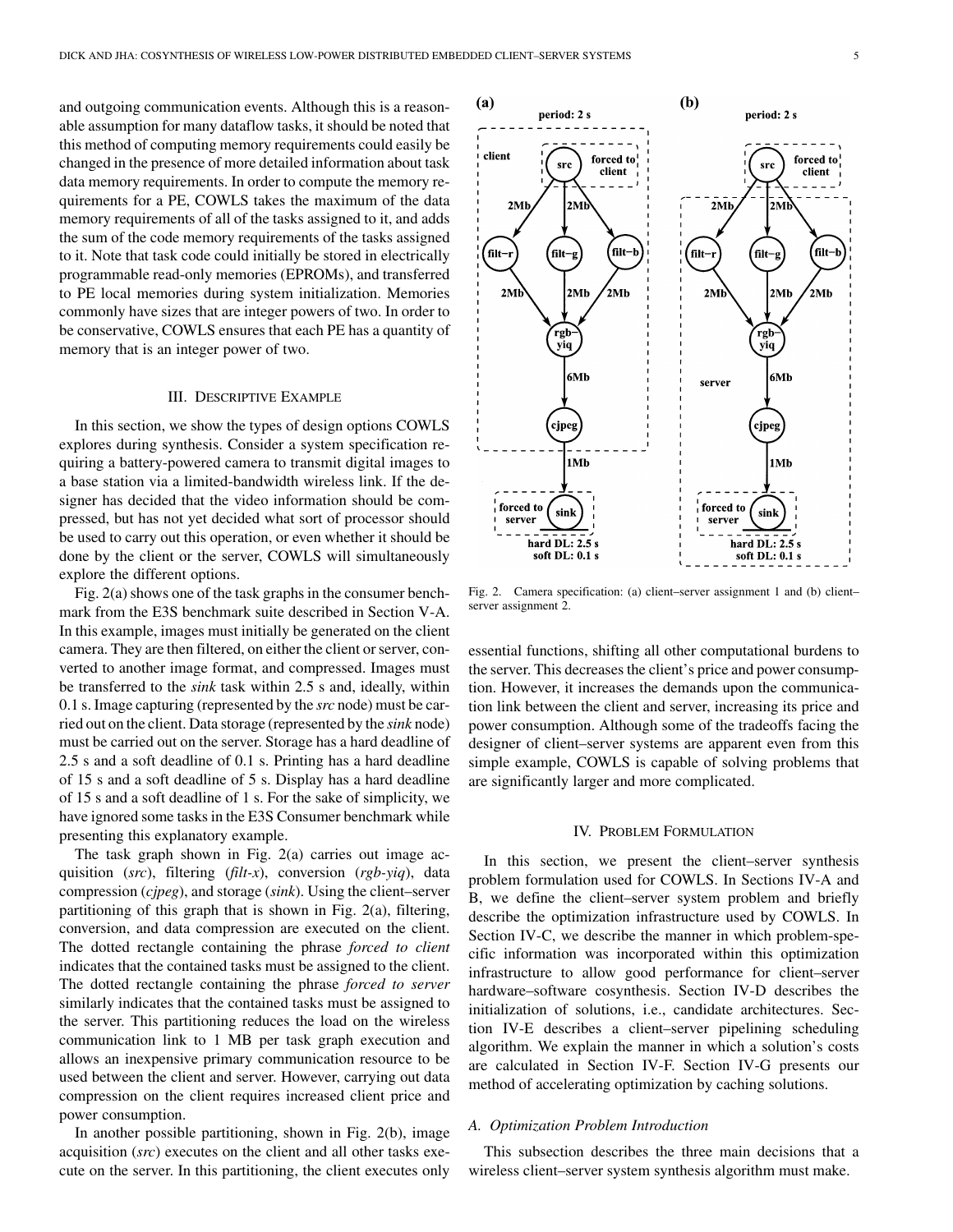- **Allocation**: Determine the quantity of each type of resource, e.g., PEs or communication resources, to use. Determine which resources to use in the servers and which resources to use in the clients.
- **Assignment**: Select a resource to execute each task and communication event. In addition to assigning tasks to either the client or the server, they are assigned to specific PEs.
- **Scheduling**: Determine the time at which each task and communication event occurs. As we will discuss in Section IV-E, the complexity of scheduling is significantly increased by the interactions between clients and servers.

In addition to making these three decisions, COWLS must evaluate embedded system performance. The costs of an architecture, e.g., price, speed, area, and power consumption, must be computed.

Each of the three decisions, listed above, influences others. Therefore, attempting to consider a decision in isolation, or without feedback from subsequent decisions, is likely to result in poor-quality solutions. COWLS takes advantage of incremental feedback during optimization.

The independent synthesis of a client or server is similar to the distributed, heterogeneous embedded system cosynthesis problem. COWLS uses a parallel recombinative simulated annealing (PRSA) optimization infrastructure [\[41](#page-13-0)]. PRSA algorithms draw on the strengths of genetic algorithms and simulated annealing algorithms. PRSA algorithms are well suited to solving low-power, heterogeneous distributed system synthesis problems with soft and hard deadlines because they are resistant to becoming trapped in local minima, they excel at solving multiobjective problems, they can incorporate problem-specific knowledge in a straightforward way, and their runtimes do not increase rapidly with increases in problem instance size. PRSA algorithms also have some disadvantages. They are difficult to implement and they do not guarantee optimal solutions. Despite the first disadvantage, we have already completely implemented a software prototype of the COWLS algorithm. The second disadvantage is not particularly important for the class of problems targeted by COWLS. Heterogeneous distributed embedded system synthesis contains, within it, numerous problems, each of which is NP-hard. For example, even the simplest heterogeneous scheduling problem solved by COWLS, i.e., scheduling without client–server pipelining, is NP-complete. The allocation-assignment problem is also NP-complete [\[11](#page-13-0)]. Therefore, unless  $P = NP$ , any algorithm guaranteeing optimal solutions to this class of algorithm will require an amount of time that is, in the worst case, exponential in the size of the problem instance. In practice, moderate-sized and large problem instances are intractable to optimal solvers for closely related problem domains [\[13](#page-13-0)]. Although COWLS does not guarantee optimal solutions, when run on problem instances for which other solvers have arrived at provably optimal solutions, the optimization infrastructure used by COWLS also produces these optimal solutions [[23\]](#page-13-0). In addition, this infrastructure produces results with better or equivalent quality than competing algorithms when run on publicly available problem instances for which the optimal results are not known. A detailed explanation of optimization infrastructure used in COWLS is well beyond the scope of this paper. However, a description of this algorithm, and comparisons with the results produced by optimization algorithms developed by other researchers, have previously been published [\[23](#page-13-0)].

Although the synthesis of an isolated client or server is related to the heterogeneous distributed system synthesis problem, COWLS targets the servers and clients simultaneously, and examines the consequences of allowing tasks to migrate between clients and servers. A designer may specify the behavior and timing constraints of a client–server system using a modified version of the model presented in Section II-A. This version also allows some tasks to have their assignment constrained to PEs in the clients or PEs in the server, although many tasks will be free to migrate between client and server during synthesis. In addition, the scheduling problem is dramatically changed by the existence of multiple identical clients per server.

During PRSA optimization, numerous solutions simultaneously exist in the algorithm's *solution pool*. Randomized local changes are made to individual solutions (mutation), and information is traded between solutions, in order to improve the quality of solutions (crossover). The number of solutions in the solution pool remains constant during optimization. It is, therefore, necessary to eliminate some solutions when new solutions are created via mutation or crossover. In order to determine the quality of each solution, solutions are ranked relative to the other solutions in the solution pool. Note that each solution has multiple costs. In order to impose a weak order on solutions, we use Pareto-ranking, i.e., a solution dominates another if all of its costs are lower than or equal to the other solution and a solution's Pareto-rank is the number of other solutions that do not dominate it (we used this somewhat counter-intuitive definition to maintain a positive correlation between rank and solution quality). In PRSA algorithms, solutions are selected for existence in the next generation by Boltzmann trials. A Boltzmann trial is a probabilistic selection mechanism with temperature-dependent behavior. At the start of the optimization algorithm's run, the temperature is high, and the higher-rank candidate loses the trial as frequently as it wins. As time progresses, the temperature is decreased until, at temperature zero, the higher-rank candidate is always selected.

COWLS synthesizes embedded systems containing arbitrary-topology busses and point-to-point communication links, as well as the primary communication resources that are used to connect clients and servers. There may be multiple communication resources within the client, and within the server. Different primary communication resources may be available. However, only one primary communication resource may be present in a client–server pair, as multiple wireless transmitters and receivers will typically result in unreasonably expensive client–server systems.

An architecture's costs are derived from the manner in which resources are used in its construction. Therefore, by attempting to meet real-time constraints, one ensures that high-speed PEs, well-suited to tasks they execute, are used for tasks that lie along critical paths in the task graphs. By attempting to minimize price, one ensures the use of PEs that are capable of carrying out the required tasks with minimal price. By attempting to min-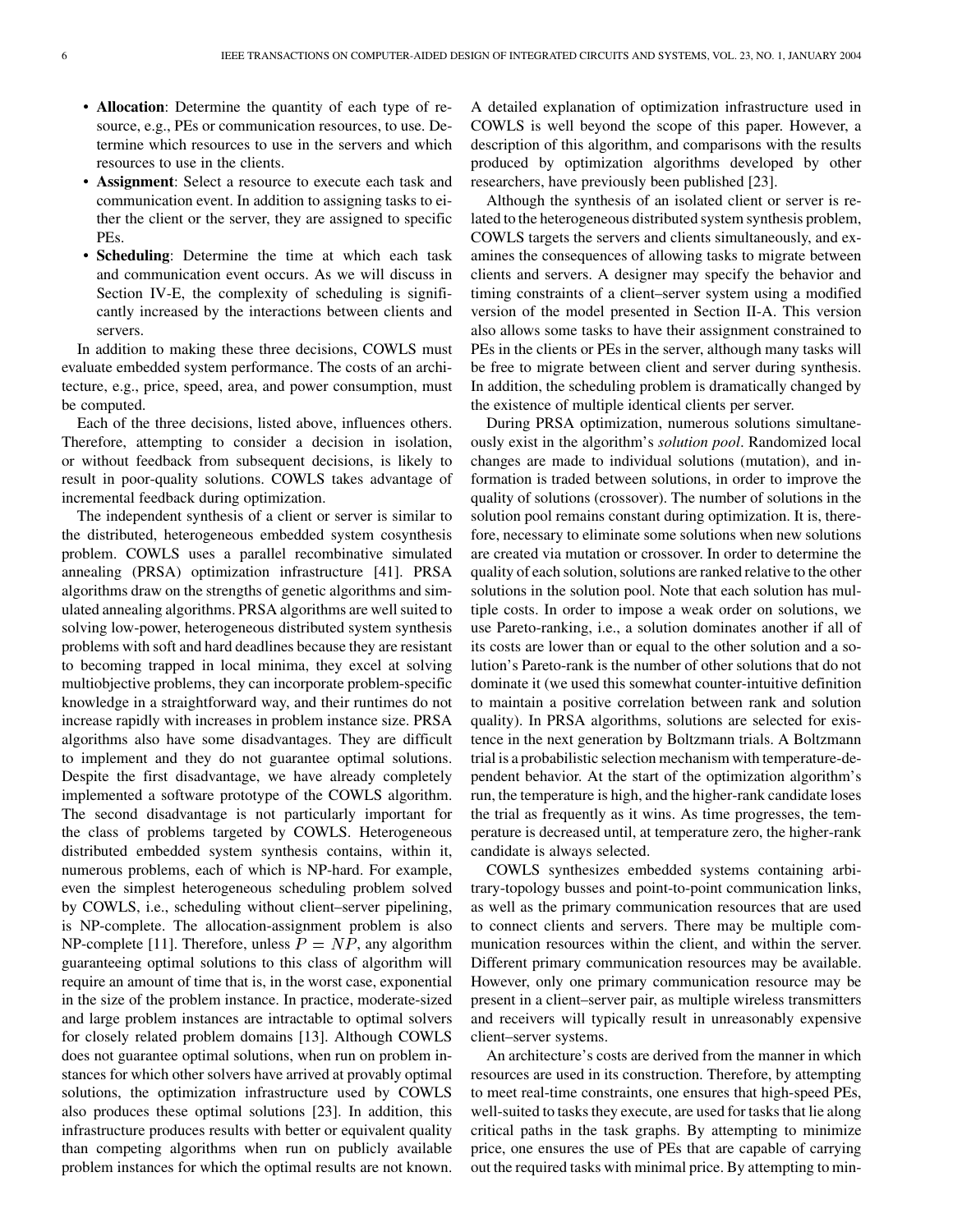| $\overline{C}$     | set of clusters                                                          |               |
|--------------------|--------------------------------------------------------------------------|---------------|
| $S_c$              | set of solutions in cluster c                                            |               |
| $PE_c$             | set of PEs in cluster $c$                                                |               |
| execs $(pe, t)$    | true if and only if pe can execute tasks of type t                       |               |
| $\bar{a}$          | Boolean inversion of a                                                   |               |
| $\boldsymbol{T}$   | set of tasks in the problem                                              |               |
| CМ                 | proportion of clusters to mutate                                         | $\approx 1/4$ |
| CC                 | proportion of clusters to subject to crossover                           | $\approx 1/4$ |
| <b>SM</b>          | proportion of solutions to mutate                                        | $\approx 1/4$ |
| SC                 | proportion of solutions to subject to crossover                          | $\approx 1/4$ |
| soln-eval $(s)$    | evaluates the quality of solution s as described in Sections 4.5 and 4.6 |               |
| dominates $(a, b)$ | true iff each of $a$ 's costs is lower than $b$ 's                       |               |
| Е                  | client host type                                                         |               |
| F                  | server host type                                                         |               |
| G                  | the set of all task graphs                                               |               |
| $T_g$              | the set of tasks in graph g                                              |               |
| $R_c$              | the set of communication resources in cluster $c$                        |               |
|                    | Note that additional variables are introduced in Figs. 3 and 4.          |               |

TABLE I VARIABLE DEFINITIONS

imize client power consumption, one minimizes the number of power-intensive tasks run on power-hungry PEs located on the client. Of course, some of these goals conflict with each other. For this reason, a single run of COWLS generates multiple solutions that explore the tradeoffs among different costs.

## *B. Optimization Algorithm Overview*

In this section, we provide an overview of the optimization algorithm used in COWLS.

This optimization algorithm used by COWLS maintains a collection of solutions. These solutions are organized into clusters. The solutions within a cluster all have the same allocation of PEs and communication resources. Solutions in different clusters may have different PE and communication resource allocations. Mutation is the application of a randomized, although not necessarily random, change to a data structure. Crossover is the exchange of information between two data structures. In COWLS, task assignment and communication resource connectivity mutation are applied to solutions. Task assignment and communication resource connectivity crossover occur between different solutions in the same cluster. PE and communication resource mutation and crossover are applied to clusters. This constrained application of PRSA operators prevents invalid solutions and clusters from being generated and speeds optimization [[22\]](#page-13-0).

Table I contains the definitions of a number of variables that are used in Figs. 3 and 4. Fig. 3 contains pseudocode for the initialization and optimization algorithms used in COWLS. Fig. 4 contains pseudocode for subroutines used within Fig. 3. COWLS consists of 20 000 lines of dense C++ code. Therefore, the pseudocode presented in these figures necessarily omits a number of low-level details.

Our goal, in providing these figures, is to give the reader a basic idea of the flow of the algorithm. To this end, we have sometimes presented a simplified algorithm in the pseudocode instead of showing the functionally equivalent but more complicated algorithm used in COWLS. For example, in COWLS, the for loop at the bottom of Fig. 3 and marked with an asterisk  $(*)$ 

# Initialization

```
For each c \in CCFor each t \in TIf \forall pe_j \in PE_c, execs (pe_j, t) = false
                 Add a random type PE, pe_k, constrained by execs (pe_k, t) = true
            Select a PE, pe_l, for t as described in Section 4.4
            Assign t to pe_1
```
#### Ontimization

```
Select a random subset C^M \subseteq C s.t. |C^M| = CM \cdot |C|For each c \in C^Mclust-mutate (c)clust-eval (c)Build a set of cluster pairs, C^C, from C
While |C^C| < CC \cdot |C|Randomly select c_j, c_k \in C s.t. c_j \neq c_kAdd \{c_j, c_k\} to CFor each cluster pair \{c_l, c_m\} \in C^Cclust-crossover (c_l, c_m)For each c \in CSelect a subset S_c^M \subseteq S_c s.t. |S_c^M| = SMFor each s \in Ssoln-mutate (s)soln-eval (s)Build a set of solution pairs, S_c^C, from c
        While |S_c^C| < SC \cdot |S|Randomly select s_j, s_k \in c s.t. s_j \neq s_kAdd \{s_j, s_k\} to S_c^CFor each solution pair \{s_l, s_m\} \in S_c^Csoln-crossover (s_l, s_m)soln-eval (s_l, s_m)\forall c \in C, s_c \in c set Q_c = 0, Q_{s_c} = 0* For each c_j \in C, s_k \in c_j, c_l \in C, s_m \in c_lIf s_k \neq s_m, dominates (s_k, s_m) = false
          Increment Q_{s_m}Increment O<sub>c</sub>
```
Conduct Boltzmann trials on Q until  $\forall c \in C, |S_c|$  and  $|C|$  equal their initial values

Fig. 3. Optimization algorithm.

only conducts the necessary subset of comparisons. It does not call **dominates**  $(s_i, s_j)$  for every  $s_i, s_j$  pair.

In Fig. 3, the subroutines **clust-mutate** and **clust-crossover** are analogous to the **soln-mutate** and **soln-crossover** subroutines shown in Fig. 4. Unlike **soln-crossover** and **soln-mutate**, PE and communication resource allocation mutation and crossover are conducted. The pseudocode for these subroutines has been omitted for the sake of brevity.

In Fig. 4, note the line in the **soln-crossover** subroutine that is marked with a dagger  $(\dagger)$ . This line describes the selection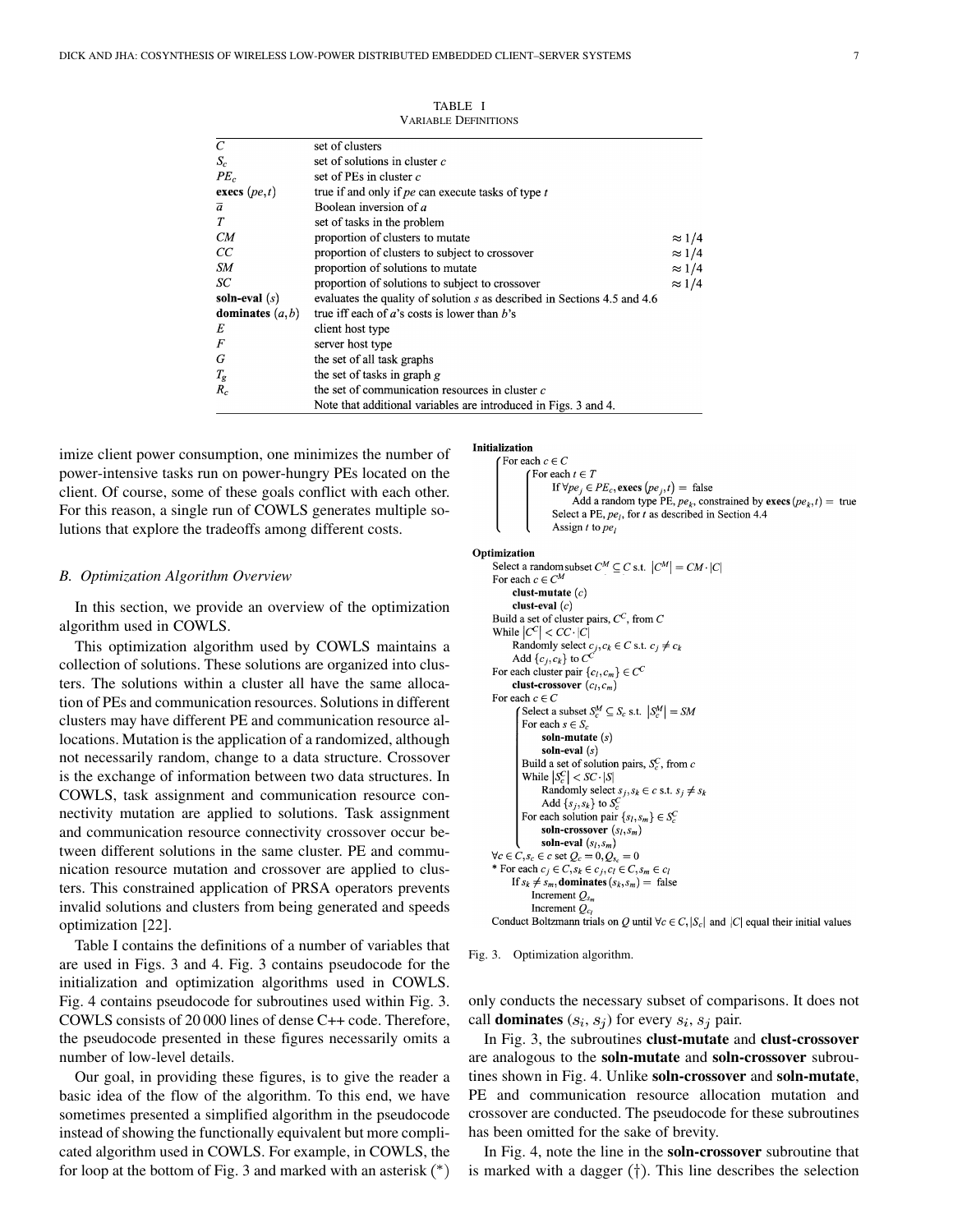soln-mutate  $(c,s)$ Randomly select a host,  $h \in \{E, F\}$ In 2/3 of all cases, mutate task assignment Select a graph  $g \in G$ Randomly set  $\alpha \in [0, |T_g|]$ Let  $T^M$  be a set of tasks While  $|T^M| < \alpha$ Randomly select  $t_i \in T_g$ Add  $t_j$  to  $T^M$ For each task  $t_k \in T^M$ Mutate s's assignment of  $t_k$  as described in Section 4.3 In the remaining  $1/3$  of all cases, mutate link connectivity within  $h$ Set β =  $|R_c|/2$ Let  $R^M$  be a set of tasks While  $|R^M| < \beta$ Randomly select  $r_i \in R_g$ Add  $r_j$  to  $R^M$ For each communication resource  $r_l \in R^M$ Set  $\gamma$  to the number of contacts supported by  $r_l$ Set  $PE_{\gamma}$  to a random subset of  $pe \in PE_c$  s.t.  $|PE_{\gamma}| = \gamma$ Connect  $r_l$  to each  $pe \in PE_{\gamma}$ soln-crossover  $(s_i, s_k)$ In 2/3 of all cases, do task assignment crossover Randomly select a graph  $g \in G$ Randomly select a task  $t_i \in T_g$ Order members of  $T_g$  in order of increasing node separation distance from  $t_i$ Select a random number  $\delta \in [0, |T_g|]$ For  $\forall \varepsilon \in \{\mathcal{I}_{g}[0], T_{g}[1], \cdots, T_{g}[\delta-1]\}$ Swap  $s_j$ 's and  $s_k$ 's assigned PE for  $T_g[\varepsilon]$ In the remaining 1/3 of all cases, do link connectivity crossover Randomly select a host,  $h \in \{E, F\}$ † Select a subset,  $R^C$ , of related communication resources in h For each communication resource  $r_i \in R^C$ Swap  $s_i$ 's and  $s_k$ 's attached PEs for  $r_i$ 



of related communication resources. These communication resources are related in that the characteristics defining them, e.g., transmission rate, price, and power consumption, are similar. In PRSA and genetic algorithms, it is important, for performance reasons, to avoid breaking up related components of a solution during crossover, i.e., it is important to preserve locality [[42\]](#page-13-0). We have previously described some methods for keeping related attributes together during crossover [\[23](#page-13-0)].

The **dominates** subroutine referred to in Fig. 3 takes solutions or clusters as parameters. It returns true if each cost of its first argument is lower than or equal to the corresponding cost of its second argument and all costs are not equal. Using this subroutine to define quality  $(Q)$  makes COWLS a Pareto-rankbased optimization algorithm, i.e., a solution is defined to have a higher quality than another if and only if all of its costs are lower.

The Boltzmann trials described at the bottom of Fig. 3 are temperature-dependant probabilistic events [\[41](#page-13-0)] to which two solutions or clusters are subjected. When COWLS starts optimization, the results of these trials are random. However, as optimization continues, it becomes increasingly likely that the higher quality candidate is selected and the lower quality candidate is eliminated. Using this type of trial makes it unlikely that a search will become trapped in local minima. Note that, although Boltzmann trials are conducted normally, the use of Pareto-ranking requires intercluster and intersolution comparisons that would make a parallel implementation more difficult than initially envisioned by Mahfaud and Goldberg [[41\]](#page-13-0). However, we believe that the advantage of Pareto-ranking, for the inherently multiobjective problem tackled by COWLS, outweighs the potential advantage of easier parallel implementation resulting from tightly constrained solution and cluster comparisons.

#### *C. Guided-Task Assignment Mutation*

Each solution contains an allocation of hardware resources and an assignment of tasks and communication events to resources, as described in Section IV-A. Changes are made to solutions via mutation and crossover (see Section IV-A). Although it would be possible to use simple crossover and mutation operators, the quality of results for some classes of problems can be improved by incorporating problem-specific information into these operators. We describe a sophisticated crossover operator in another publication [[23\]](#page-13-0). A description of the task assignment mutation operator used in COWLS follows.

A desire for improved performance when solving the wireless client–server embedded system synthesis problem motivated us to incorporate problem-specific knowledge within task assignment mutation heuristic used by COWLS. This change also resulted in improved performance for other problem domains. In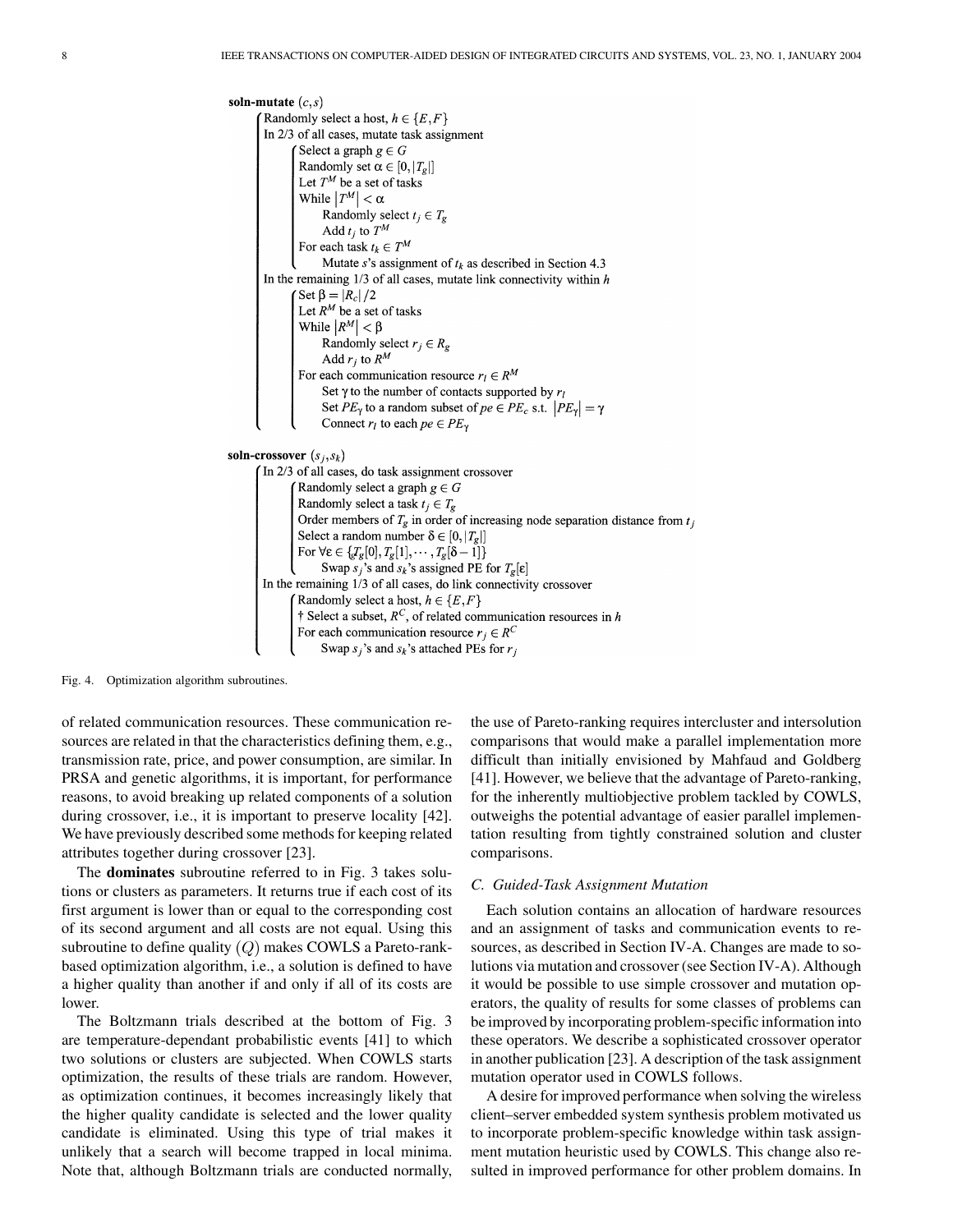this subsection, we describe this guided-task assignment mutation algorithm.

As described in the previous subsection, mutation makes randomized changes to task assignments. However, these changes need not be entirely random; they may be guided by problemspecific heuristics. We have developed a guided-task assignment mutation algorithm that attempts to minimize PE overuse, task execution time, and communication time. After randomly selecting a task to be reassigned, this heuristic generates an array of PEs capable of executing it. Three costs are associated with each PE in the solution's allocation: communication time, execution time, and loading.

Communication time is a metric that takes into account the impact of a change to a task's assignment upon the amount of time required to transmit incoming and outgoing data. A task's neighbors are the tasks with which it communicates, i.e., the tasks connected to it by arcs as shown in Fig. 1. Let  $Q_{a,b}$  be the quantity of data, in bits, transferred along the edge between a task,  $a$ , and one of its neighbors,  $b$ . Let function  $ctime(q, P_a, P_b)$  give an estimate of the amount of time required to transmit q bits of data between the PE,  $P_a$ , to which task  $a$  is assigned and the PE,  $P_b$ , to which task  $b$  is assigned. In a distributed system, we approximate the amount of time required to transmit information between a pair of PEs based on the average data transmission rate of the communication resources in that solution's allocation. We previously computed the set of communication resources between each pair of PEs to more accurately approximate communication time. However, the CPU time required for this operation was too costly to justify the potential for improved estimation. COWLS maintains separate average data transmission rates for the communication resources in the client, the communication resources in the server, and the wireless communication resource. The communication time  $C_{P,T}$  for each PE, P, a task, T, might potentially be assigned to is the sum of the communication times for communication between that task and all of its neighbors, set  $N_T$ , i.e.,

$$
C_{P,T} = \sum_{i \in N_T} \text{ctime } (Q_{T,i}, P, P_i).
$$

We attempted defining communication time as the maximum communication time for any neighbor of the task under consideration. However, using a sum instead of a maximum resulted in better solution quality.

In addition to communication time  $C_T$ , we use execution time to prioritize PEs to which a task might potentially be assigned. Execution time is the amount of time required to execute the task on the PE under consideration. Our final prioritization metric is loading, the proportion of a PE's time, in the system hyperperiod, that has already been occupied by the other tasks assigned to it, i.e., if h is the system hyperperiod,  $T_P$  is the set of all tasks assigned to PE P, and function  $\text{etime}(P, T)$  is the time required to execute task  $T$  on PE  $P$ , then the execution time  $E_{P,T}$  for each PE, P, a task, T, might potentially be assigned to is defined as follows:

$$
E_{P,T} = \sum_{i \in T_P} \frac{\text{etime } (P, i)}{h}
$$

Unless all PEs are overloaded, i.e., have a loading greater than or equal to one, overloaded PEs are not considered legitimate targets for task assignment.

Note that we have three metrics for the quality of PEs to which a task's assignment might potentially mutate. We rank candidate PEs through Pareto-ranking. We considered using only two costs in this Pareto-ranking: loading and the sum of communication time and execution time. However, we found that leaving communication time and execution time separate until Pareto-ranking resulted in better solutions. After ranking, PEs are sorted by their ranks. We empirically determined that better results were produced when PEs of the same rank were randomly ordered, i.e., COWLS does not allow solution encoding to bias task assignment decisions. Once the PEs are ordered, we select one by indexing into the array of PEs using a random variable with a probability density function (PDF) that favors PEs with the highest rank. We tried using a number of different indexing functions but settled on a mathematically elegant approach that produces good results [[23\]](#page-13-0). We generate a stream of pseudorandom values with a PDF that can be smoothly scaled between a flat PDF and a triangular PDF peaking at the PE with the highest rank.

In addition to guiding-task assignment mutation, we also probabilistically constrain differences in task assignment mutation between different copies of the same task in the hyperperiod. We allow tasks in different copies of a task graph to be assigned to different PEs. However, we have developed a more flexible way of integrating control of these task assignment probabilities into the PRSA algorithm. We allow the user to provide a parameter specifying the probability, per task assignment mutation, that the mutation will affect all of a task's copies instead of only one task copy. This allows arbitrary combinations of task assignments to be explored while making it possible to focus the search on promising areas of the solution space in which most copies of a task are assigned to the same PE. The designer may specify the proportion (a value greater than 0.9 works well in practice) of task assignment changes that are made to all copies of a task, and the proportion of the changes that are made to only a single copy. Note that this term also used in task assignment crossover.

## *D. Initialization*

At the start of the optimization algorithm's run, the initial solution pool must be populated. A user-defined number of solution *clusters* is created, each of which contains a user-defined number of solutions. Solutions within the same cluster have the same PE and communication resource allocations. This simplifies and accelerates optimization, as described in past work [\[22](#page-13-0)]. Constructive algorithms are used to initialize cluster allocations, communication resource allocations, task assignments, and communication resource connectivities.

In the first step of PE allocation initialization, it is ensured that, for each type of task in the task set, there is at least one PE capable of executing the task. This is accomplished by iteratively finding a task that cannot be executed by any of the PEs in the allocation, and adding a randomly selected PE of a type capable of executing the task. Note that, even after this step, it is still possible that there are too few resources to execute all of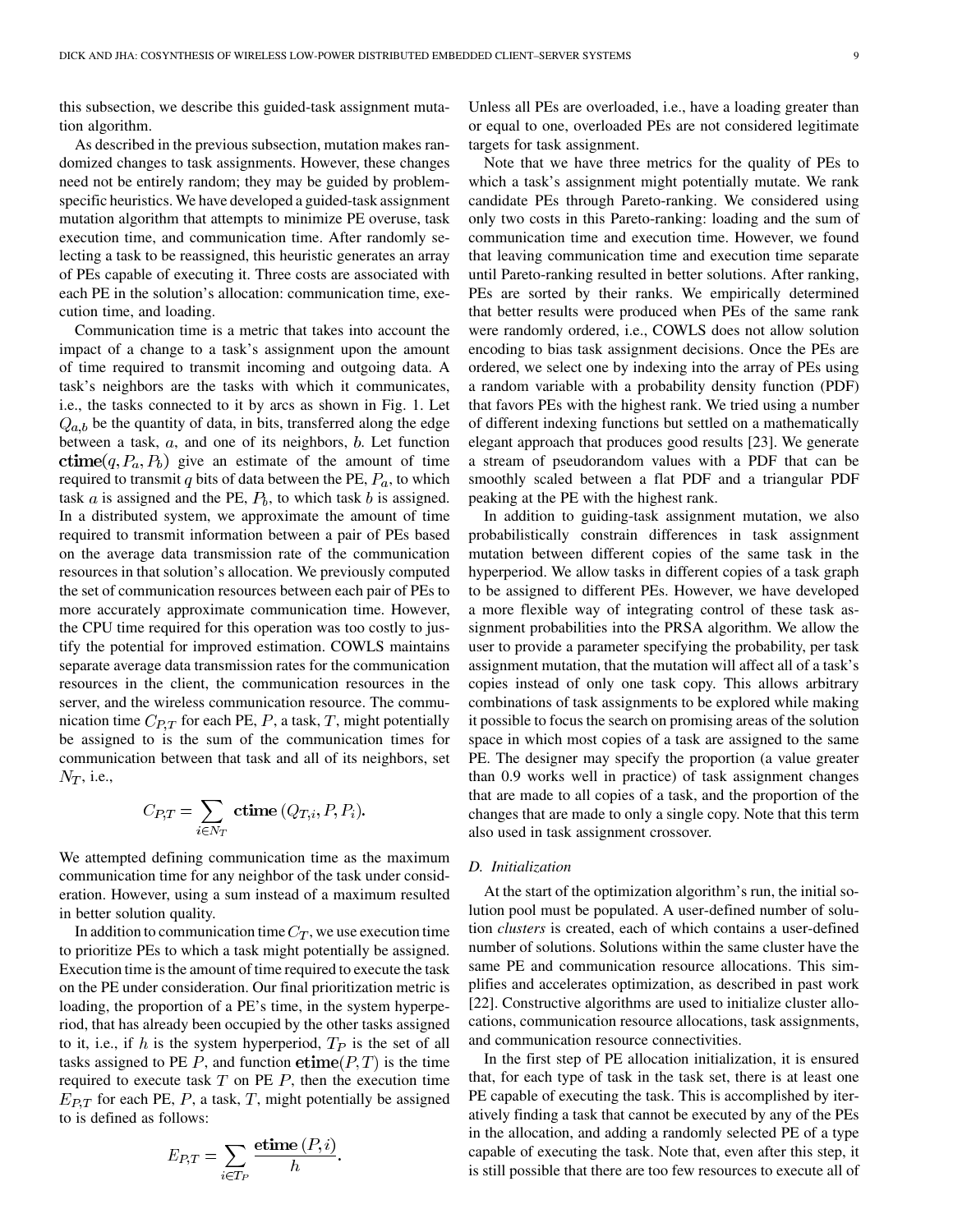the tasks in the system before their hard deadlines. In the next step, additional PEs are randomly added until there are sufficient hardware resources to execute all tasks within an amount of time equal to the hyperperiod multiplied by a scalar,  $q$ . The value  $q$  is proportional to twice the ratio of the index of the cluster to the total number of clusters, i.e., some clusters will have few PEs in their allocation and others will have many. This allocation diversity in the initial solution pool improves optimization.

After a PE allocation has been decided, task assignments are initialized by a two-stage algorithm. In the first stage, information is not yet available about communication times. Therefore, a modified version of the algorithm described in Section IV-C is used to assign each task to a PE. This algorithm considers all of the criteria of the guided-task mutation algorithm, with the exception of communication times. After the first stage of task assignment initialization is complete, the second stage reassigns each task using the full guided-task assignment mutation algorithm, i.e., it considers the communication times associated with different potential task assignments. Communication resource connectivity is initially random, i.e., each contact of a communication resource is attached to a randomly selected PE.

Task assignments are modified using the algorithm described in Section IV-C. This algorithm was originally designed to improve the performance of our optimization infrastructure when synthesizing client–server systems containing low-bandwidth communication resources. By considering the expected impact upon bandwidth caused by each potential change in task assignment, COWLS is able to avoid task assignments that result in increased communication time without compensating improvements in computation time or compensating reductions in PE overloading.

# *E. Scheduling and Client–Server Pipelining*

In this section, we describe the scheduling algorithm used in COWLS.

In order to determine a solution's client power consumption, soft deadline violation, and hard deadline violation, it is necessary to generate its complete schedule. COWLS uses a rapid multirate list scheduler that is capable of handling task graphs with periods that are greater than, equal to, or less than the deadlines in the task graphs. The scheduler treats time as circular, i.e., an event that occurs at one point in time also occurs at every integer multiple of the hyperperiod from that point in time. This scheduler operates in two stages. During the first stage, the scheduler determines a priority for each task. During the second stage, communication events are assigned to communication resources, communication events are scheduled, and tasks are scheduled.

In order to prioritize tasks, the approximate earliest finish time (EFT) and latest finish time (LFT) of every task are determined by conducting a modified breadth-first search of each task graph. At this point, task assignments are fixed. Therefore, the execution time of each task is known. Communication event assignments are not fixed when EFT and LFT calculations are carried out. Therefore, it is not possible to know the exact amount of time required to carry out each communication event. A communication event's time is approximated by taking the maximum amount of time required by the event on any of the communication resources that connect the PEs to which the communication event's parent and child tasks are assigned. Raw times are used for EFT and LFT computation, i.e., these time values are not multiplied by the number of clients per server. A more detailed explanation of this decision requires knowledge of the method of pipelining used in COWLS. We explain this concept later in this section. Slack is the difference between a task's LFT and its EFT. The scheduler uses negative slack in order to prioritize task scheduling, i.e., low-slack paths in the task graphs have high scheduling priorities. If the schedule produced in this manner fails to meet all hard real-time deadlines, COWLS retries scheduling using negative LFT and negative earliest start time (EST) for prioritization.

Once tasks are prioritized, the second scheduling stage is entered. During this stage, the contents of a continuously updated prioritized list of tasks, whose data dependencies have been satisfied, are iteratively scheduled. Recall that some task graphs will be scheduled multiple times during the hyperperiod. Given that c is the offset of a task's copy in the hyperperiod,  $m$  is the maximum copy number for a given task, then a task's proportional copy number,  $p$ , is defined as follows:

$$
p = \frac{c}{m}.
$$

Tasks are sorted in the following manner. If the slacks of the tasks are unequal, the task with the lower slack is scheduled. If slacks are equal, the task with the lower proportional copy number is scheduled.

When a task is selected for scheduling, each of its incoming communication events is first scheduled on one of the communication resources connecting the PEs to which the task and its parent are assigned. The communication resource that allows the communication event to finish at the earliest time is used. If the tasks are assigned to the same PE, communication is treated as instantaneous. If they are assigned to PEs separated into the client and server, the communication event is scheduled on the primary communication resource, i.e., the wireless link.

While scheduling, bus contention is explicitly simulated. The scheduler is deterministic, i.e., given a particular resource allocation and task assignment, it always produces the same complete, static schedule. Therefore, after scheduling, the worst-case completion times of each task and communication event are known. This allows straightforward calculation of soft and hard deadline violations. In addition, the scheduler determines the communication resources upon which each communication event occurs. This information allows the calculation of power consumed by the client's communication resources. The energy consumption of each task that executes on the client, as well as the energy consumed by the client PEs while idle and communicating, are added to the energy consumption of the client communication resources and divided by the system hyperperiod to determine the total client power consumption.

Recall that there may be multiple clients per server. It is necessary to ensure that a server is capable of executing the tasks associated with each client. The most straightforward way of accomplishing this is to multiply the execution times of the tasks and communication events on the server, and the communication events between the server and clients, by the *client–server*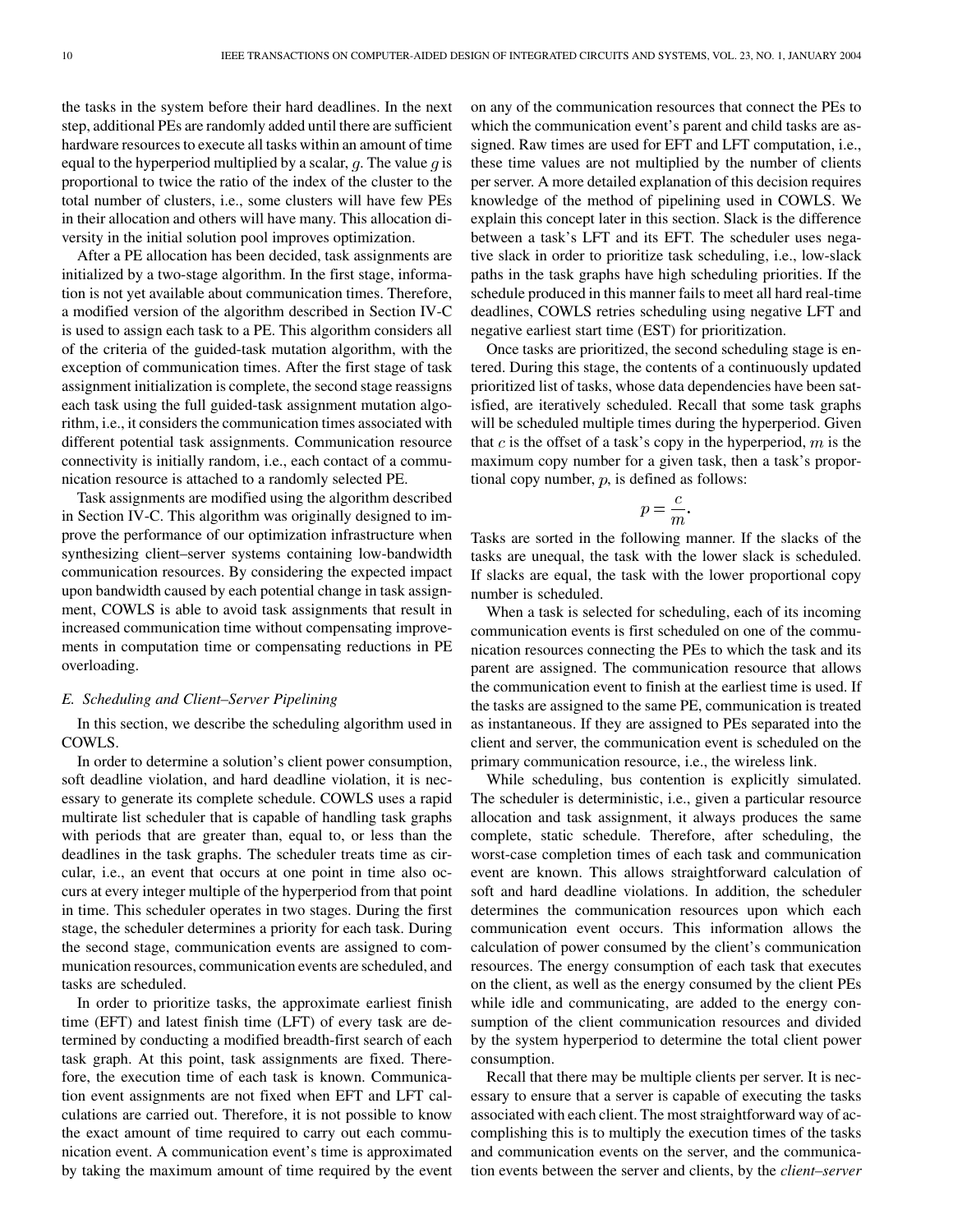



Fig. 5. Part of a nonpipelined schedule.

*ratio*, i.e., the number of clients per server. However, in order to ensure that this straightforward approach is correct, it is necessary to delay the execution of the corresponding tasks on each client until all of the tasks have received the data upon which their execution depends, and provide buffers for the transmitted data.

Consider the schedule portion shown in Fig. 5. Time increases from the top of the figure to the bottom. The left column depicts the schedule for the server. In the top rectangle of this column, each of the three portions  $(A, B, \text{ and } C)$  corresponds to a task associated with one of three clients. In this figure, a straightforward, nonpipelined method of scheduling is used. The communication events that transmit data from the server to the client do not begin until the tasks associated with each client have completed execution. Similarly, none of the clients begins execution until data have been transmitted to each client. This results in the primary communication link and clients sitting idle when they might otherwise be carrying out work. There are a number of ways that this problem might be remedied.

One possible approach is to explicitly schedule each client separately, thereby allowing every task to execute as soon as its incoming data are ready. This approach has two disadvantages, one tolerable and one intolerable. Scheduling each client separately would increase the average runtime of the scheduler by a factor of the client–server ratio. However, this synthesis-time cost might be tolerable if the increased scheduling flexibility resulted in improved schedules. More importantly, this approach would result in each client having a different schedule. We considered the resulting increased complexity of manufacturing, debugging, and maintaining such a system sufficient to disqualify this approach. To give some idea of the problems associated with such a scheme, note that it would require the maintenance of a number of client designs equal to the client–server ratio.

Fig. 6. Part of a pipelined schedule with a large client offset.

The approach we selected gains a significant amount of scheduling flexibility without sacrificing synthesis-time efficiency or dramatically increasing the complexity of producing, debugging, and maintaining the embedded system. We pipeline the execution of tasks and communication events associated with different client copies. However, we constrain each client to the same schedule. Each client's schedule is offset, in time, by a fixed duration from every other client's schedule. The approach may be most directly illustrated with the aid of a diagram. Fig. 6 is analogous to Fig. 5. However, it shows a portion of a schedule produced using our pipelining approach. Note that the first series of communication events (shown at the top of the center column) may begin as soon as their parent tasks have completed. Similarly, the client task may begin execution as soon as their data have arrived, under the constraint that each client task must be separated from its corresponding task in other clients by a fixed amount of time, the client offset. As a result of adhering to a fixed client offset, it is only necessary to produce one client schedule explicitly. Each of the other client schedules is equivalent to the explicit schedule offset in time by an integer multiple of the client offset.

As described earlier in this section, the raw execution time of tasks is used during EFT and LFT calculation. Pipelining frequently allows tasks to be scheduled as soon as the corresponding incoming communication event has completed. Therefore, using raw task and communication event durations allows more accurate EFT and LFT estimates than using task and communication event durations multiplied by the client–server ratio.

Consider the second set of server tasks in Fig. 6. Note that the task associated with client copy  $A$  begins execution after its incoming data are ready. This intentional packing delay is introduced to ensure that the tasks are scheduled as one contiguous event. We considered the alternative of allowing the tasks to be separated by an arbitrary amount of time. However, this leads to a dramatic increase in the time complexity of the scheduling al-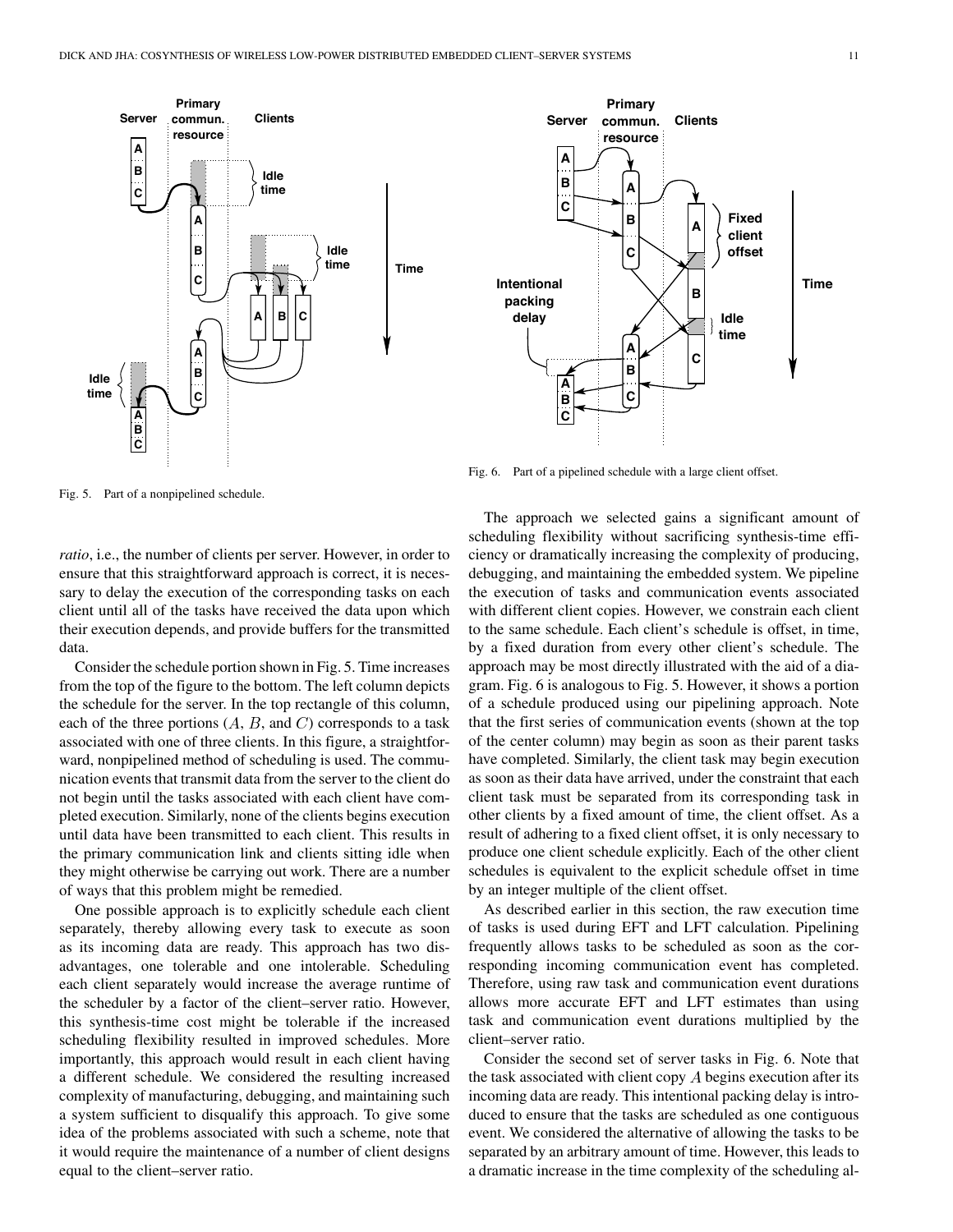

Fig. 7. Part of a pipelined schedule without packing.

gorithm with little gain in scheduling flexibility. By allowing arbitrary gaps between the scheduling events of the tasks and communication events associated with different clients, one introduces numerous (a number equal to the client–server ratio minus one, in general) gaps into the schedule every time an event is scheduled. Scheduling complexity is increased, not only by the necessity of checking each of these gaps when every new event is scheduled but, more importantly, by the necessity of finding a location for new events, each of which consists of a pattern of gaps and active periods. We avoid these problems by making a set of tasks, associated with different clients, contiguous.

Even if allowing noncontiguous scheduling of the events associated with different clients did not grossly increase computational complexity, it would be of dubious benefit. Fig. 7 shows a portion of a pipelined schedule without packing. Consider the second server task set, to the lower left. By allowing arbitrary delays between the tasks associated with different clients, we have traded a moderate idle slot in a position where it can easily be filled or masked by other tasks in practice, for numerous (equal to the client–server ratio minus one) small idle slots that increase the computational complexity of scheduling and are difficult to fill or mask. These observations led us to use the packing approach.

We initially considered the selection of the client offset to be an important problem. Compare the client schedules of Figs. 6 and 8. In the first case, idle time is introduced between client tasks by using a client offset that is larger than the ideal offset. In the second case, the execution of the first client's task is delayed in order to enforce the constraints imposed by a client offset that is smaller than the ideal offset. Unfortunately, it is necessary to use a single client offset for all tasks in order to ensure that all client schedules are identical. Therefore, the client offset is likely to be too large for some tasks and too small for others in any problem of moderate complexity. One must select a client offset that provides a good tradeoff between these



Fig. 8. Part of a pipelined schedule with a small client offset.

two alternatives. We set the client offset to be equal to the average time required by the communication events assigned to the primary communication resource. We experimentally determined that the qualities of the results produced by a synthesis run are not strongly dependent upon the client offset, as long as a few conditions hold. An explanation of this phenomenon and a comparison between nonpipelined and pipelined scheduling are presented in Section V.

# *F. Cost Calculation*

In this section, we describe the process by which a solution's costs are calculated.

After making changes to solutions, it is necessary to determine whether or not those changes resulted in improved costs. Thus, after modifying a solution, COWLS carries out cost calculation to determine its aggregate price, the client's power consumption, and the degree to which soft deadlines are violated. In addition to these visible costs, there are a number of hidden costs that need never be displayed to the designer. Hard deadline violation is an example of such a cost. All solutions in which the hard deadline violation is nonzero are eliminated before results are presented to the designer. However, during optimization, solutions with hard real-time deadline violations are allowed to exist, for they have the capacity to evolve into high-quality, valid solutions during optimization. Soft deadline violation proportion is the sum of the soft deadline violation times in every copy of each task graph, divided by the hyperperiod.

Once a schedule is computed for a solution, that solution's client power consumption and soft deadline violation information is stored in a cache (see the next section) and used for any equivalent solutions that subsequently arise during optimization. Aggregate price is computed by taking the sum of the prices of the PEs, task execution memory, communication buffer memory, communication resources, and the primary communication resource associated with the client, multiplying this by the expected number of clients, and adding to this the sum of the prices of the resources used in the server multiplied by the expected number of servers. This gives a total client–server system price.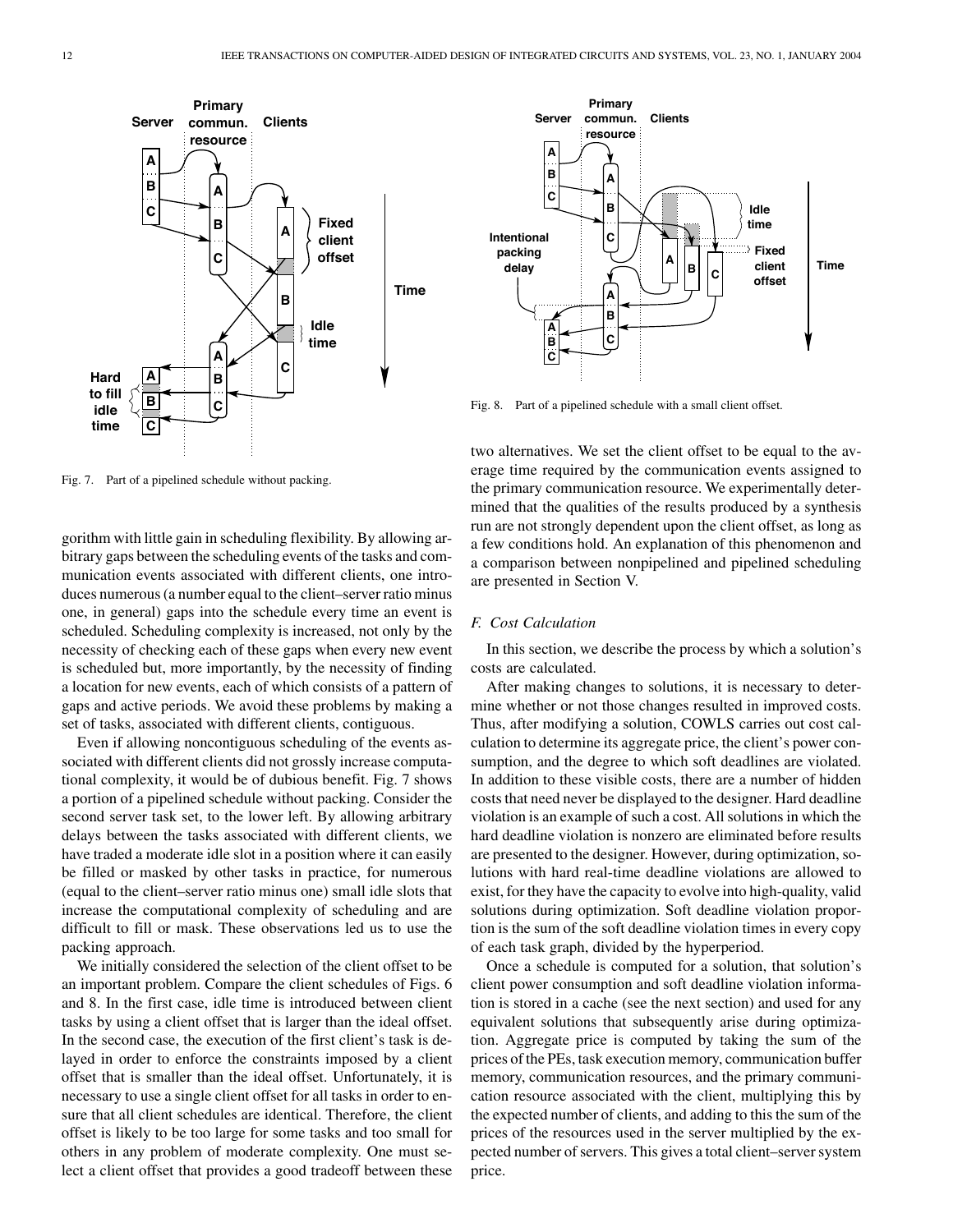## *G. Solution Cache*

Every time a solution is changed, it is necessary to determine its new cost. Carrying out cost evaluation every time a solution changes would be the most straightforward approach. However, solution evaluation, which requires scheduling as well as other time-consuming components of cost calculation, is the most time-consuming operation undertaken by our algorithms. In order to avoid needless solution evaluations, COWLS maintains a cache of solution cost sets to prevent the reevaluation of solutions after every modification. In our algorithms, scheduling, floorplanning, and bus topology generation are deterministic. Therefore, for any PE allocation, task assignment, link allocation, and link connectivity, there exists exactly one system cost set. Thus, any solution is characterized by a small amount of information, relative to the amount of information computed during cost evaluation.

Sometimes, solution mutation and crossover produces a solution identical to one for which cost calculation was previously done. In these cases, the solution's cost set is retrieved from a cache, making it unnecessary to carry out cost evaluation. We use a least-recently used (LRU) replacement policy. The cache size is dynamically controlled based on total memory usage, i.e., we allow more entries to exist if the entries consume little memory. Our experimental results indicate that the cache is usually hit 50% of the time. Its use generally cuts synthesis time in half.

#### V. EXPERIMENTAL RESULTS

In this section, we present experimental results and discuss their implications. These results provide a reference point for other researchers, suggest the superiority of certain synthesis tool design decisions, and allow a deeper understanding of the client–server synthesis problem. COWLS targets a new problem domain. Note that, in Section IV-A, we discussed the suitability of the optimization infrastructure used by COWLS, and referred readers to a comparison of its performance with that of past work.

# *A. E3S*

We have developed an embedded system synthesis benchmark suite, called E3S, based on data from EEMBC [\[43\]](#page-13-0). The first release of E3S contains 17 processors, e.g., the AMD ElanSC520, Analog Devices 21 065L, Motorola MPC555, and Texas Instruments TMS320C6203. These processors are characterized based on the measured execution times of 47 tasks, power numbers derived from processor datasheets, and additional information, e.g., die sizes, some of which were necessarily estimated, and prices gathered by e-mailing and calling numerous processor vendors. In addition, E3S contains communication resources modeling a number of different busses, e.g., CAN, IEEE1394, PCI, USB 2.0, and VME. As well as containing models for a number of conventional busses, these benchmarks contain models for IEEE 802.11, Bluetooth, and GSM wireless links. These task sets follow the organization of the EEMBC benchmarks. There is one task set for each of

TABLE II MULTIOBJECTIVE OPTIMIZATION

|             |            |            | Soft DL     |  |
|-------------|------------|------------|-------------|--|
| Example     | Price (\$) | Average    |             |  |
|             |            | power (mW) | viol. prop. |  |
| Automotive- | 518        | 186        | 0.00        |  |
| Industrial  | 563        | 98         | 0.00        |  |
|             | 372        | 136        | 0.86        |  |
|             | 408        | 136        | 0.74        |  |
| Networking  | 423        | 134        | 0.86        |  |
|             | 507        | 134        | 0.80        |  |
|             | 543        | 134        | 0.75        |  |
|             | 583        | 135        | 0.74        |  |
|             | 659        | 143        | 1.62        |  |
|             | 659        | 147        | 0.98        |  |
|             | 659        | 152        | 0.64        |  |
|             | 660        | 146        | 0.92        |  |
| Telecom     | 673        | 143        | 1.52        |  |
|             | 996        | 366        | 0.58        |  |
|             | 1168       | 145        | 0.88        |  |
|             | 1559       | 327        | 0.62        |  |
|             | 1684       | 343        | 0.52        |  |
|             | 2902       | 344        | 0.51        |  |
|             | 610        | 126        | 0.98        |  |
| Consumer    | 1038       | 167        | 0.61        |  |
|             | 2890       | 165        | 0.65        |  |
|             | 344        | 159        | 1.14        |  |
|             | 385        | 158        | 0.71        |  |
|             | 418        | 157        | 0.75        |  |
| Office      | 436        | 157        | 0.72        |  |
| automation  | 476        | 172        | 0.69        |  |
|             | 492        | 164        | 0.69        |  |
|             | 651        | 162        | 0.68        |  |
|             | 664        | 162        | 0.67        |  |
|             | 893        | 158        | 0.68        |  |

the five application suites: automotive/industrial, consumer, networking, office automation, and telecommunications. This benchmark suite has been publicly released and is available via HTTP [\[10](#page-13-0)].

# *B. Multiobjective Optimization for the E3S Benchmarks*

This section presents the result of using COWLS to conduct multiobjective optimization on the E3S benchmarks described in Section V-A. We used a publicly available version of these benchmarks in which at least one task in each task graph has its assignment locked to the client and at least one has its assignment locked to the server, e.g., the Consumer benchmark discussed in Section III. A fully functional prototype of COWLS has been implemented in approximately 20000 lines of C++ code with heavy use of the standard template library (STL). Three Linux machines were used to synthesize architectures for these benchmarks: a Pentium III running at 900 MHz, an Athlon Thunderbird running at 1.4 GHz, and an Athlon running at 650 MHz.

Table II shows the sets of solutions produced for the five task sets in the E3S benchmark suite. There are five clients for each server. For these benchmarks, COWLS was used to explore the tradeoffs among different system costs, instead of attempting to minimize a single cost. Given a similar amount of CPU runtime, it would be possible to better optimize a single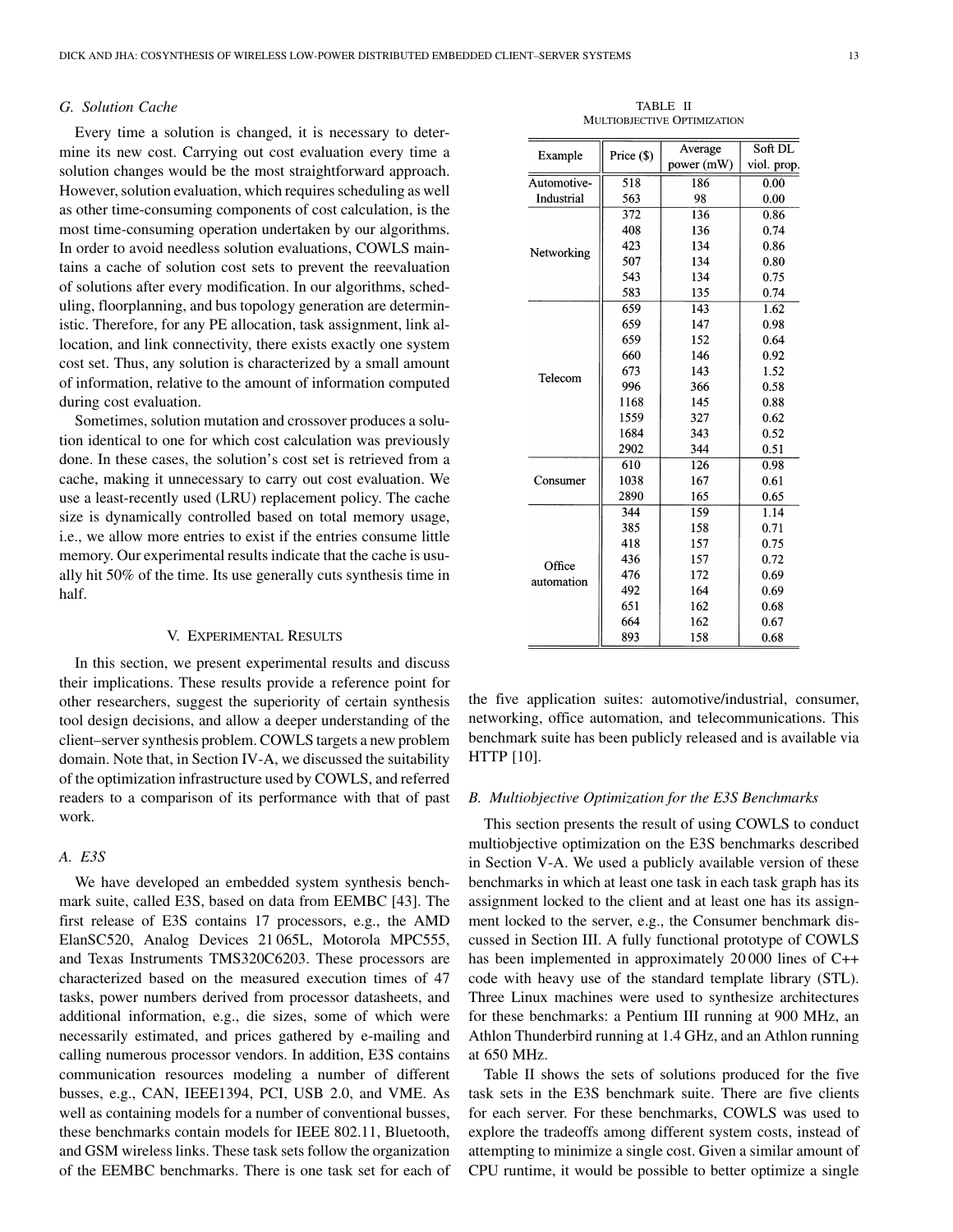cost by ignoring all other costs. However, this approach would ignore the fundamentally multiobjective nature of embedded system design. COWLS took between 13 and 80 CPU min when run on each of these benchmarks. We rounded the prices and power consumptions of the solutions up to the nearest dollar and milliwatt. For most of the benchmarks, COWLS found numerous solutions that trade off price, average power consumption, and soft deadline violation proportion. Note that COWLS produced multiple solutions for each benchmark. In particular, let us revisit the camera (E3S Consumer) example we described in Section III. COWLS produced three wireless client–server architectures for this example. These architectures had prices ranging from \$610 to \$2,890, power consumptions ranging from 126 to 167 mW, and soft deadline violation proportions ranging from 0.61 to 0.98. The first solution to the camera example contains an IBM PowerPC 405GP running at 266 MHz on the client, an ST Microelectronics ST20C2 running at 50 MHz on the server, and an IEEE 802.11b Lucent WaveLAN card. COWLS found that the requirements placed on the wireless communication resource could be significantly reduced by assigning all tasks, prior to compression, to the client, as shown in Fig. 2(a). The other two solutions have relatively more PEs and communication resources and use these resources to reduce soft deadline violation. Note that the E3S Consumer benchmark contains another, printing and display, graph in addition to the data acquisition graph shown in Fig.  $2(a)$  and  $(b)$ .

## *C. Evaluation of Client–Server Pipelining*

In the interest of evaluating the performance of the client–server pipelining algorithm described in the previous section, we did a number of experiments in which we compared different versions of pipelining scheduler with each other, and with a straightforward nonpipelining scheduler. Multiobjective optimization significantly complicates presentation of, and comparison between, the results of different optimization runs because each run produces numerous examples. For these comparative examples, we had COWLS ignore soft deadline violation and power, concentrating only on price optimization. As a result, each run produces only one result. We rounded the prices of the solutions up to the nearest dollar.

Table III shows the result of running COWLS on 50 examples in which the processors come from the E3S benchmark suite and the task sets are randomly generated using parametric pseudorandom task graph software [[44\]](#page-13-0). Clients were offset from each other by the average amount of time taken per communication event assigned to the primary (wireless) communication resource. Quality improved 2.6 times as frequently as it degraded. For each processor, we generated a server version and a client version. The server version is identical to the E3S processor. The client version has one-fifth the power consumption of the E3S processor and five times the execution time for each task, but is otherwise identical. Our task sets each contains 12 tasks. Each task type is randomly selected from the networking and telecom E3S benchmarks. Each communication event has a quantity of  $1 \cdot 10^3$  bits (1 kb). Approximately one third of the tasks must

TABLE III PRICE-ONLY PIPELINING COMPARISON EXPERIMENTS

| Example                 | Price with | Price without    | Example                 | Price with        | Price without |  |  |
|-------------------------|------------|------------------|-------------------------|-------------------|---------------|--|--|
|                         | pipelining | pipelining       |                         | pipelining        | pipelining    |  |  |
| 1                       | 525        | 526              | $\overline{2}$          | 885               | 448           |  |  |
| $\overline{\mathbf{3}}$ | 547        | 653              | $\overline{4}$          | 671               | 671           |  |  |
| 5                       | 686        | 849              | 6                       | 845               | 861           |  |  |
| $\overline{7}$          | 542        | 1092             | $\overline{\mathbf{8}}$ | 617               | 618           |  |  |
| $\overline{9}$          | 719        | 910              | 10                      | 561               | 1035          |  |  |
| 11                      | 513        | 590              | 12                      | 583               | 408           |  |  |
| 13                      | 3277       | n.a.             | 14                      | 954               | 954           |  |  |
| 15                      | 740        | $\overline{622}$ | 16                      | 695               | 1003          |  |  |
| 17                      | 491        | 500              | 18                      | $145\overline{5}$ | n.a.          |  |  |
| 19                      | 1149       | 754              | 20                      | 829               | 773           |  |  |
| 21                      | 726        | 809              | 22                      | n.a.              | 1017          |  |  |
| 23                      | 663        | 663              | 24                      | 874               | n.a.          |  |  |
| 25                      | 431        | 586              | 26                      | 465               | 716           |  |  |
| $\overline{27}$         | 444        | 570              | 28                      | 919               | n.a.          |  |  |
| 29                      | 1564       | 1564             | 30                      | 1442              | n.a.          |  |  |
| 31                      | 430        | 430              | 32                      | 557               | 515           |  |  |
| 33                      | 1020       | 690              | 34                      | 952               | 558           |  |  |
| 35                      | 440        | 603              | 36                      | 1016              | 1127          |  |  |
| 37                      | 657        | 657              | 38                      | 420               | 441           |  |  |
| 39                      | 464        | 927              | 40                      | 820               | 787           |  |  |
| 41                      | 618        | 988              | 42                      | 914               | 1017          |  |  |
| 43                      | 843        | 1369             | 44                      | 714               | 714           |  |  |
| 45                      | 615        | 868              | 46                      | 832               | 758           |  |  |
| 47                      | 744        | n.a.             | 48                      | 897               | 825           |  |  |
| 49                      | 754        | n.a.             | 50                      | 2085              | n.a.          |  |  |
| Improved: 31            |            |                  |                         |                   |               |  |  |
| Degraded: 12            |            |                  |                         |                   |               |  |  |
|                         |            |                  |                         |                   |               |  |  |

be assigned to a client, one third must be assigned to the server, and one third may be assigned to either client or server. There are five clients for each server. There is no guarantee that every example generated in this manner will have a valid solution. In this table, an entry of n.a. indicates that no solution was found for the problem and parameters associated with the entry. For cases in which no solutions were found by either the client communication pipelining or client communication nonpipelining version of COWLS, we omitted the example from the table.

We found that pipelining schedules usually results in an improvement to solution quality. As shown in Table III, solution quality improved approximately two and a half times as frequently as it degraded. Although there were some cases when using a nonpipelining scheduler allowed the production of a superior solution, one should not draw the conclusion that it would be wise to run the scheduler in pipelining and nonpipelining mode for every cost evaluation and take the best cost. By doubling the amount of time required for each solution evaluation, one would halve the number of solutions that may be evaluated. One could, instead, use the scheduling method that is generally superior, i.e., the pipelining scheduler, and allow a more thorough exploration of the solution space, guided by the evolutionary algorithm, in the same amount of time.

As discussed in Section IV-E, we had initially considered the selection of a client offset value to be an important problem. However, in practice, solution quality is highly resistant to degradation. Let us define the client offset factor as a scalar by which the average primary communication event duration is multiplied to calculate the client offset value. Varying this factor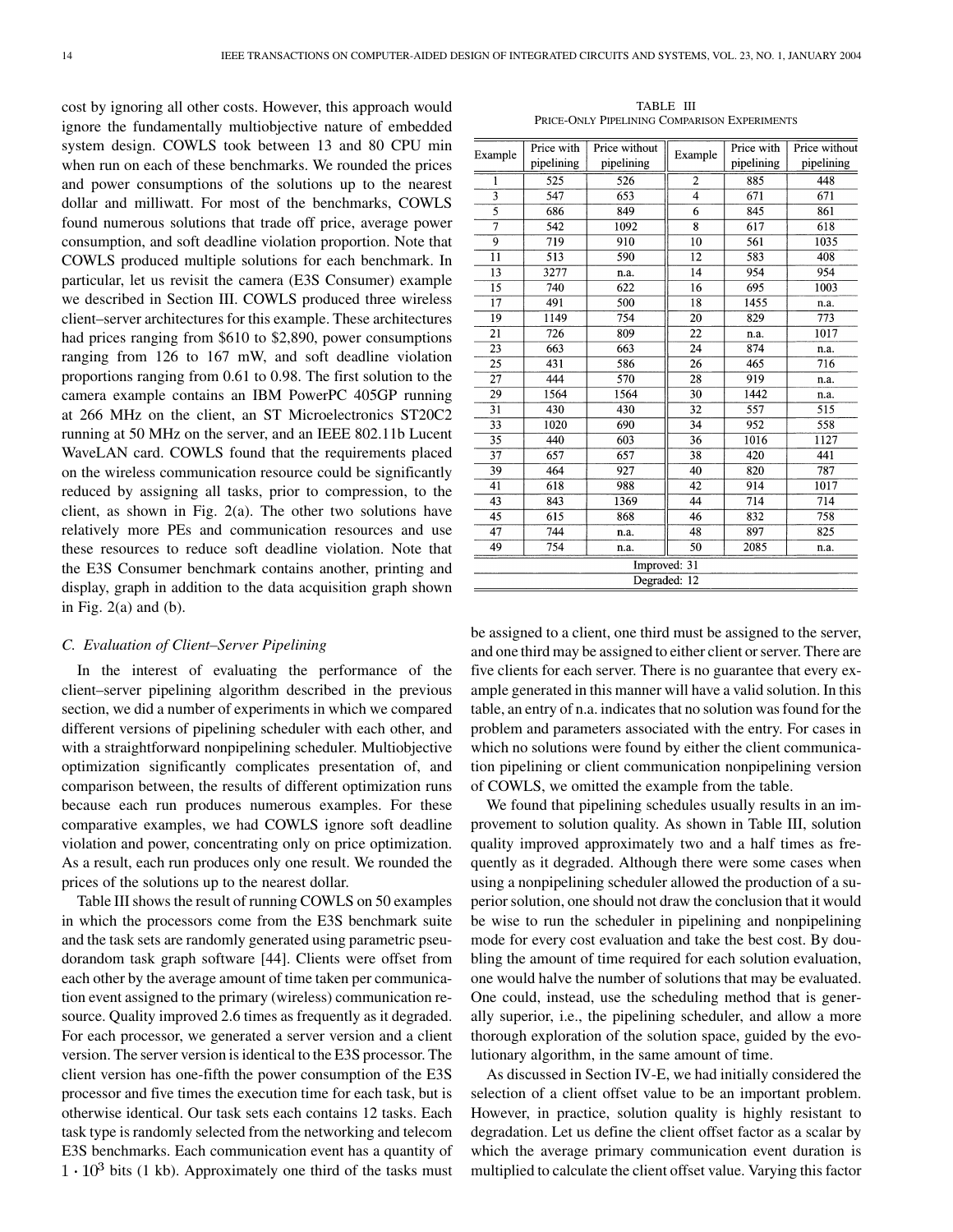<span id="page-13-0"></span>from zero to two results in only small changes to the number of cases for which pipelining resulted in an improvement to solution quality. Solution quality remains mostly independent of the client offset factor until it approaches the ratio of primary link communication time to computation time. Examining the schedules with a simple graphing tool revealed that, up until this point, the task delays required due to dependency on data transmitted via the primary communication link mask the idle slots that result from having a large client offset value.

# VI. CONCLUSION

Despite the previous work dealing with embedded client– server systems and hardware–software cosynthesis, we know of no previous work that automatically synthesizes such systems. COWLS automatically synthesizes embedded client–server systems. It uses a multiobjective PRSA algorithm to simultaneously produce multiple solutions that trade off different costs. It optimizes price, client power consumption, and soft deadline violations under hard real-time constraints and constrained client–server communication bandwidth. COWLS incorporates a novel and tractable scheduling algorithm that pipelines the execution of tasks associated with different clients while maintaining identical client schedules. This form of pipelining has been found to improve solution quality in the majority of cases.

## **REFERENCES**

- [1] D. Halchin and M. Golio, "Trends for portable wireless applications," *Microwave J.*, vol. 40, pp. 62–78, 1997.
- [2] S. Komaki and E. Ogawa, "Trends of fiber-optic microcellular radio communication networks," *IEICE Trans. Electron.*, vol. E79-C, pp. 98–103, 1996.
- [3] G. Comparetto and R. Ramirez, "Trends in mobile satellite technology," *IEEE Comput.*, vol. 30, pp. 44–52, Feb. 1997.
- [4] F. Ananasso and F. D. Priscoli, "Issues on the evolution toward satellite personal communication networks," in *Proc. Global Telecommun. Conf.*, Nov. 1995, pp. 541–545.
- [5] R. E. Barry and J. P. Jones, "Rapid world modeling from a mobile platform," in *Proc. Int. Conf. Robotics & Automation*, Apr. 1997, pp. 72–78.
- [6] D. W. Gage, "Telerobotic requirements for sensing, navigation, and communications," in *Proc. Nat. Telesyst. Conf.*, May 1994, pp. 145–148.
- [7] D. D. Gajski, F. Vahid, S. Narayan, and J. Gong, *Specification and Design of Embedded Systems*. Englewood Cliffs, NJ: Prentice-Hall, 1994.
- [8] G. De Micheli and R. K. Gupta, "Hardware/software co-design," *Proc. IEEE*, vol. 85, pp. 349–365, Mar. 1997.
- [9] S. Malik, M. Martonosi, and Y.-T. S. Li, "Static timing analysis of embedded software," in *Proc. Design Automation Conf.*, June 1997, pp. 147–152.
- [10] E3S: The Embedded System Synthesis Benchmarks Suite*.* [Online] Available: http://www.ee.princeton.edu/cad/projects.html.
- [11] M. R. Garey and D. S. Johnson, *Computers and Intractability: A Guide to the Theory of NP-Completeness*. New York: Freeman, 1979.
- [12] A. Bender, "Design of an optimal loosely coupled heterogeneous multiprocessor system," in *Proc. Eur. Design Test Conf.*, Mar. 1996, pp. 275–281.
- [13] S. Prakash and A. Parker, "SOS: Synthesis of application-specific heterogeneous multiprocessor systems," *J. Parallel Distributed Comput.*, vol. 16, pp. 338–351, Dec. 1992.
- [14] M. Schwiegershausen and P. Pirsch, "Formal approach for the optimization of heterogeneous multiprocessors for complex image processing schemes," in *Proc. Eur. Design Automation Conf.*, Sept. 1995, pp. 8–13.
- [15] K. Kuchcinski, "Embedded system synthesis by timing constraints solving," in *Proc. Int. Symp. Syst. Synthesis*, Sept. 1997, pp. 50–57.
- [16] C. Lee, M. Potkonjak, and W. Wolf, "Synthesis of hard real-time application specific systems," *Design Automation Embedded Syst.*, vol. 4, no. 4, pp. 215–242, 1999.
- [17] J. Axelsson, "Architecture synthesis and partitioning of real-time systems: A comparison of three heuristic search strategies," in *Proc. Int. Workshop Hardware/Software Co-Design*, Mar. 1997, pp. 161–165.
- [18] W. H. Wolf, "An architectural co-synthesis algorithm for distributed, embedded computing systems," *IEEE Trans. VLSI Syst.*, vol. 5, pp. 218–229, June 1997.
- [19] B. P. Dave, G. Lakshminarayana, and N. K. Jha, "COSYN: Hardware–software co-synthesis of heterogeneous distributed embedded systems," *IEEE Trans. VLSI Syst.*, vol. 7, pp. 92–104, Mar. 1999.
- [20] T. Benner and R. Ernst, "An approach to mixed systems co-synthesis," in *Proc. Int. Workshop Hardware/Software Co-Design*, Mar. 1997, pp. 9–14.
- [21] J. Teich, T. Blickle, and L. Thiele, "An evolutionary approach to systemlevel synthesis," in *Proc. Int. Workshop Hardware/Software Co-Design*, Mar. 1997, pp. 167–171.
- [22] R. P. Dick and N. K. Jha, "MOGAC: A multiobjective genetic algorithm for hardware–software co-synthesis of distributed embedded systems," *IEEE Trans. Computer-Aided Design*, vol. 17, pp. 920–935, Oct. 1998.
- [23] R. P. Dick, "Multiobjective synthesis of low-power real-time distributed embedded systems," Ph.D. dissertation, Dept. Elect. Eng., Princeton Univ., Princeton, NJ, July 2002.
- [24] J. K. Adams and D. E. Thomas, "The design of mixed hardware/software systems," in *Proc. Design Automation Conf.*, June 1996, pp. 515–520.
- [25] R. Ernst, "Codesign of embedded systems: Status and trends," *IEEE Design Test Comput.*, vol. 12, pp. 45–54, Apr. 1998.
- [26] L. Garber and D. Sims, "In pursuit of hardware–software codesign," *IEEE Comput.*, vol. 31, pp. 12–14, June 1998.
- [27] G. Goossens, J. V. Praet, D. Lanneer, W. Geurts, A. Kifli, C. Liem, and P. G. Paulin, "Embedded software in real-time signal processing systems: Design technologies," *Proc. IEEE*, vol. 85, pp. 436–454, Mar. 1997.
- [28] K. G. Shin and P. Ramanathan, "Real-time computing: A new discipline of computer science and engineering," *Proc. IEEE*, vol. 82, pp. 6–23, Jan. 1994.
- [29] W. H. Wolf, "Hardware–software co-design of embedded systems," *Proc. IEEE*, vol. 82, pp. 967–989, July 1994.
- [30] C. M. Fonseca and P. J. Fleming, "Multiobjective genetic algorithms made easy: Selection, sharing, and mating restrictions," in *Proc. Genetic Algorithms Eng. Syst.: Innovations Applicat.*, Sept. 1995, pp. 45–52.
- [31] R. P. Dick and N. K. Jha, "CORDS: Hardware–software co-synthesis of reconfigurable real-time distributed embedded systems," in *Proc. Int. Conf. Computer-Aided Design*, Nov. 1998, pp. 62–68.
- [32] L. Shang and N. K. Jha, "Hardware–software co-synthesis of low power real-time distributed embedded systems with dynamically reconfigurable FPGAs," in *Proc. Int. Conf. VLSI Design*, Jan. 2002, pp. 345–352.
- [33] Y.-T. S. Li and S. Malik, "Performance analysis of embedded software using implicit path enumeration," in *Proc. Design Automation Conf.*, June 1995, pp. 456–461.
- [34] B.-D. Rhee, S. L. Min, S.-S. Lim, H. Shin, C. S. Kim, and C. Y. Park, "Issues of advanced architectural features in the design of a timing tool," in *Proc. Workshop Real-Time Oper. Syst. Software*, May 1994, pp. 59–62.
- [35] Z. Chen and K. Roy, "A power macromodeling technique based on power sensitivity," in *Proc. Design Automation Conf.*, June 1998, pp. 678–683.
- [36] M. Lee, V. Tiwari, S. Malik, and M. Fujita, "Power analysis and minimization techniques for embedded DSP software," *IEEE Trans. VLSI Syst.*, vol. 5, pp. 123–135, Mar. 1997.
- [37] V. Tiwari, S. Malik, A. Wolfe, and M. T.-C. Lee, "Instruction level power analysis and optimization of software," *J. VLSI Signal Process.*, vol. 13, no. 2–3, pp. 223–238, 1996.
- [38] Xilinx, Inc. (1997, June)*. A Simple Method of Estimating Power in XC4000XL/EX/E FPGAs* [Online] Available: http://www.xilinx.com.
- [39] A. Raghunathan, N. K. Jha, and S. Dey, *High-level Power Analysis and Optimization*. Boston, MA: Kluwer, 1997.
- [40] R. Y. Chen, R. M. Owens, M. J. Irwin, and R. S. Bajwa, "Validation of an architectural level power analysis technique," in *Proc. Design Automation Conf.*, June 1998, pp. 242–245.
- [41] S. W. Mahfoud and D. E. Goldberg, "Parallel recombinative simulated annealing: A genetic algorithm," *Parallel Comput.*, vol. 21, pp. 1–28, Jan. 1995.
- [42] D. E. Goldberg, *Genetic Algorithms in Search, Optimization, and Machine Learning*. Reading, MA: Addison-Wesley, 1989.
- [43] Embedded Microprocessor Benchmark Consortium [Online] Available: http://www.eembc.org.
- [44] R. P. Dick, D. L. Rhodes, and W. Wolf, "TGFF: Task graphs for free," in *Proc. Int. Workshop Hardware/Software Co-Design*, Mar. 1998, pp. 97–101.